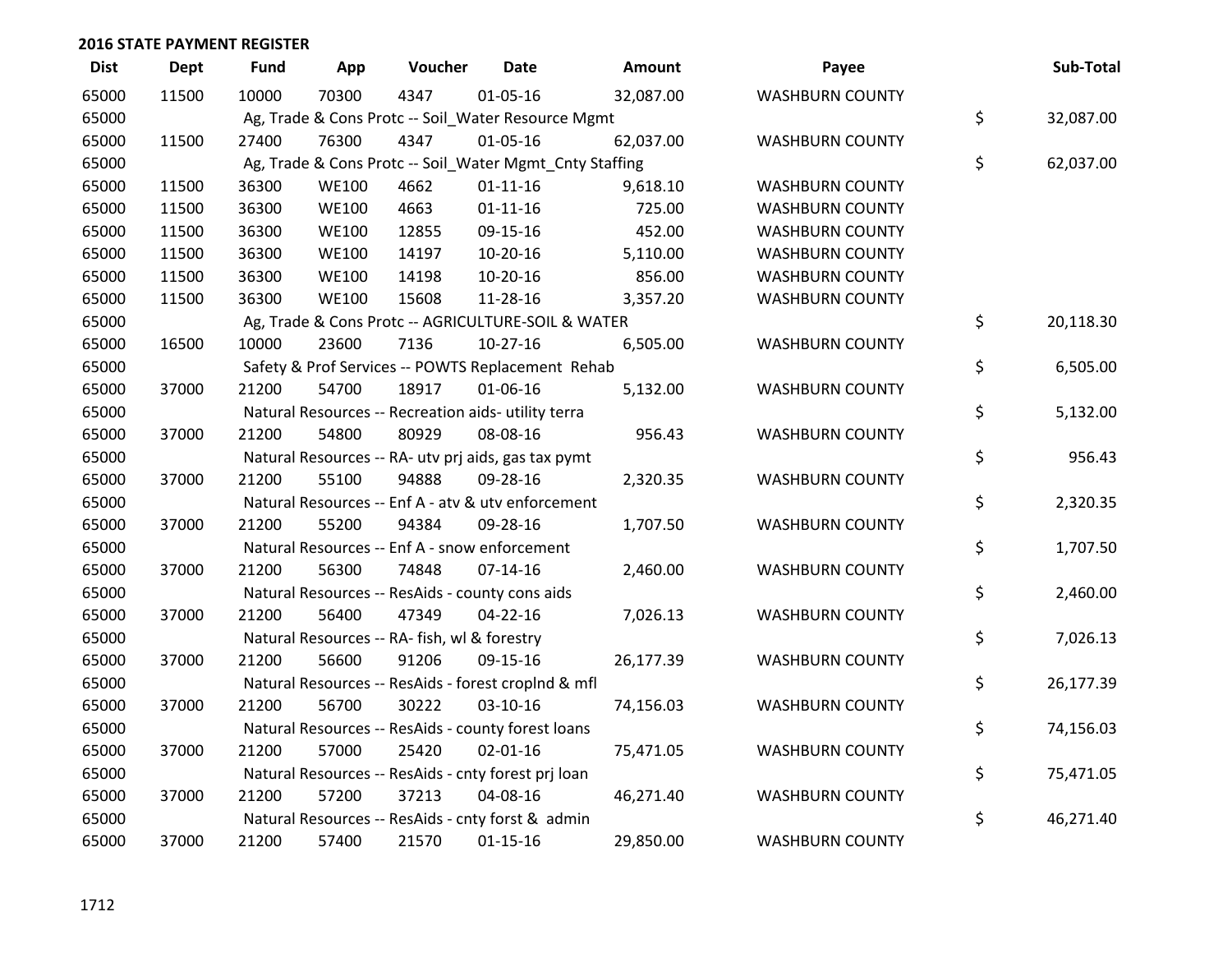| <b>Dist</b> | <b>Dept</b> | <b>Fund</b> | App          | Voucher                                   | <b>Date</b>                                         | <b>Amount</b> | Payee                     | Sub-Total        |
|-------------|-------------|-------------|--------------|-------------------------------------------|-----------------------------------------------------|---------------|---------------------------|------------------|
| 65000       |             |             |              |                                           | Natural Resources -- RA- cnty snow trail & area aid |               |                           | \$<br>29,850.00  |
| 65000       | 37000       | 21200       | 57500        | 85305                                     | 08-19-16                                            | 31,887.50     | <b>WASHBURN COUNTY</b>    |                  |
| 65000       | 37000       | 21200       | 57500        | 116640                                    | 12-27-16                                            | 3,343.50      | <b>WASHBURN COUNTY</b>    |                  |
| 65000       |             |             |              |                                           | Natural Resources -- RA- snowmobile trail areas     |               |                           | \$<br>35,231.00  |
| 65000       | 37000       | 21200       | 57600        | 18913                                     | 01-06-16                                            | 6,965.00      | <b>WASHBURN COUNTY</b>    |                  |
| 65000       | 37000       | 21200       | 57600        | 20953                                     | $01 - 12 - 16$                                      | 31,587.00     | <b>WASHBURN COUNTY</b>    |                  |
| 65000       | 37000       | 21200       | 57600        | 80848                                     | 08-08-16                                            | 6,990.00      | <b>WASHBURN COUNTY</b>    |                  |
| 65000       | 37000       | 21200       | 57600        | 80893                                     | 08-08-16                                            | 38,415.00     | <b>WASHBURN COUNTY</b>    |                  |
| 65000       | 37000       | 21200       | 57600        | 102858                                    | 10-28-16                                            | 51,375.00     | <b>WASHBURN COUNTY</b>    |                  |
| 65000       |             |             |              |                                           | Natural Resources -- RA- atv prj aids, gas tax pymt |               |                           | \$<br>135,332.00 |
| 65000       | 37000       | 21200       | 57700        | 116642                                    | 12-27-16                                            | 8,096.50      | <b>WASHBURN COUNTY</b>    |                  |
| 65000       |             |             |              | Natural Resources -- RA- atv project aids |                                                     |               |                           | \$<br>8,096.50   |
| 65000       | 37000       | 21200       | 58400        | 48017                                     | 04-29-16                                            | 865.00        | <b>WASHBURN COUNTY</b>    |                  |
| 65000       | 37000       | 21200       | 58400        | 90516                                     | 09-14-16                                            | 11,560.84     | <b>WASHBURN COUNTY</b>    |                  |
| 65000       |             |             |              |                                           | Natural Resources -- ResAids - pymt in lieu tax fed |               |                           | \$<br>12,425.84  |
| 65000       | 37000       | 21200       | 58900        | 102731                                    | 11-18-16                                            | 6,861.32      | <b>WASHBURN COUNTY</b>    |                  |
| 65000       |             |             |              |                                           | Natural Resources -- Resource aids - distribution o |               |                           | \$<br>6,861.32   |
| 65000       | 37000       | 21200       | 67800        | 42949                                     | 05-03-16                                            | 17,228.86     | <b>WASHBURN COUNTY</b>    |                  |
| 65000       |             |             |              |                                           | Natural Resources -- EA - invasive aqu & lake mon   |               |                           | \$<br>17,228.86  |
| 65000       | 37000       | 27400       | 67000        | 56187                                     | $05 - 27 - 16$                                      | 75,126.47     | <b>WASHBURN COUNTY</b>    |                  |
| 65000       |             |             |              |                                           | Natural Resources -- Fin asst for responsible units |               |                           | \$<br>75,126.47  |
| 65000       | 37000       | 27400       | 67300        | 56187                                     | $05 - 27 - 16$                                      | 4,168.12      | <b>WASHBURN COUNTY</b>    |                  |
| 65000       |             |             |              |                                           | Natural Resources -- Recycling consolidation grants |               |                           | \$<br>4,168.12   |
| 65000       | 37000       | 36300       | <b>TA100</b> | 21963                                     | $01 - 15 - 16$                                      | 2,371.72      | <b>WASHBURN COUNTY</b>    |                  |
| 65000       |             |             |              | Natural Resources -- LAND ACQUISITION     |                                                     |               |                           | \$<br>2,371.72   |
| 65000       | 37000       | 36300       | <b>TA200</b> | 34886                                     | 03-03-16                                            | 2,320.00      | <b>WASHBURN COUNTY</b>    |                  |
| 65000       |             |             |              |                                           | Natural Resources -- PROPERTY DEVELOP/LOCAL ASSIST  |               |                           | \$<br>2,320.00   |
| 65000       | 37000       | 36300       | <b>TX100</b> | 87495                                     | 08-29-16                                            | 112,296.15    | <b>WASHBURN COUNTY</b>    |                  |
| 65000       | 37000       | 36300       | <b>TX100</b> | 95374                                     | 09-29-16                                            | 86,553.79     | <b>WASHBURN COUNTY</b>    |                  |
| 65000       |             |             |              |                                           | Natural Resources -- DNR-DAM SAFETY PROJECTS        |               |                           | \$<br>198,849.94 |
| 65000       | 39500       | 21100       | 19000        | 174                                       | 07-05-16                                            | 518,741.30    | <b>WASHBURN COUNTY</b>    |                  |
| 65000       | 39500       | 21100       | 19000        | 29128                                     | 10-03-16                                            | 259,370.68    | <b>WASHBURN COUNTY</b>    |                  |
| 65000       |             |             |              | Transportation -- Trans Aids To Co.-Sf    |                                                     |               |                           | \$<br>778,111.98 |
| 65000       | 39500       | 21100       | 16800        | 88065                                     | 05-06-16                                            | 68,844.00     | <b>COUNTY OF WASHBURN</b> |                  |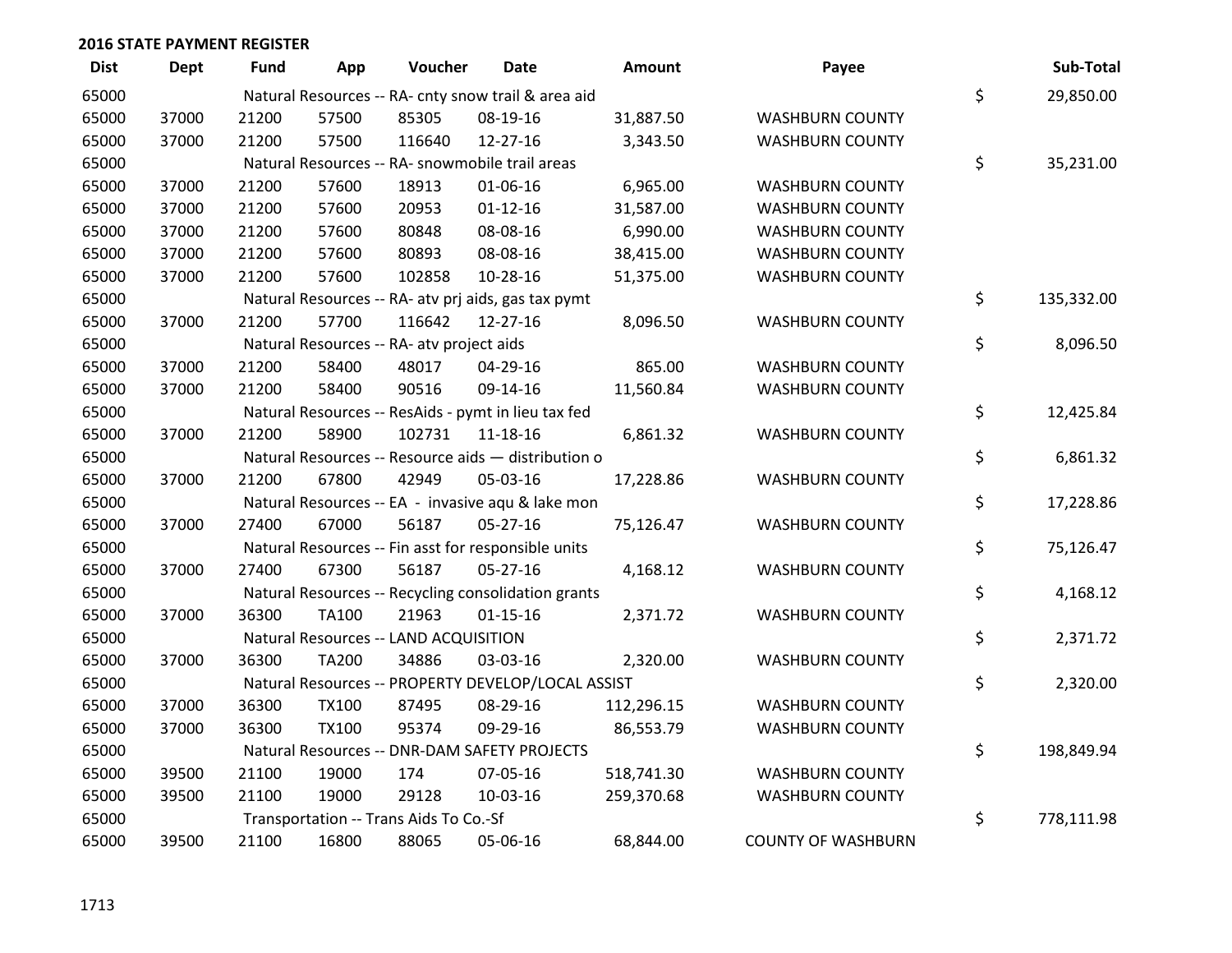| <b>Dist</b> | <b>Dept</b> | <b>Fund</b> | App   | Voucher                                 | <b>Date</b>                                      | Amount     | Payee                     | Sub-Total        |
|-------------|-------------|-------------|-------|-----------------------------------------|--------------------------------------------------|------------|---------------------------|------------------|
| 65000       |             |             |       | Transportation -- Eldly&Disa Co/Aid Sf  |                                                  |            |                           | \$<br>68,844.00  |
| 65000       | 39500       | 21100       | 17000 | 75898                                   | 03-09-16                                         | 30,119.88  | TREAS WASHBURN CO         |                  |
| 65000       |             |             |       | Transportation -- County Forest Aids    |                                                  |            |                           | \$<br>30,119.88  |
| 65000       | 39500       | 21100       | 19000 | 74065                                   | $01 - 04 - 16$                                   | 259,370.65 | <b>COUNTY OF WASHBURN</b> |                  |
| 65000       |             |             |       | Transportation -- Trans Aids To Co.-Sf  |                                                  |            |                           | \$<br>259,370.65 |
| 65000       | 41000       | 10000       | 11600 | 92147                                   | 11-29-16                                         | 16,480.00  | <b>WASHBURN COUNTY</b>    |                  |
| 65000       |             |             |       |                                         | Corrections -- Reimbursing counties for proba    |            |                           | \$<br>16,480.00  |
| 65000       | 41000       | 10000       | 31300 | 28431                                   | $02 - 12 - 16$                                   | 33,449.00  | <b>WASHBURN COUNTY</b>    |                  |
| 65000       | 41000       | 10000       | 31300 | 48695                                   | 05-12-16                                         | 107,695.00 | <b>WASHBURN COUNTY</b>    |                  |
| 65000       |             |             |       |                                         | Corrections -- Community youth and family aid    |            |                           | \$<br>141,144.00 |
| 65000       | 43500       | 10000       | 00000 | 90613                                   | $01-02-16$                                       | 7,523.00   | <b>WASHBURN CO</b>        |                  |
| 65000       | 43500       | 10000       | 00000 | 90614                                   | $01 - 04 - 16$                                   | 44,387.00  | <b>WASHBURN CO</b>        |                  |
| 65000       | 43500       | 10000       | 00000 | 90616                                   | $02 - 01 - 16$                                   | 53,109.00  | <b>WASHBURN CO</b>        |                  |
| 65000       | 43500       | 10000       | 00000 | 90618                                   | 03-01-16                                         | 50,363.00  | <b>WASHBURN CO</b>        |                  |
| 65000       | 43500       | 10000       | 00000 | 90622                                   | $04 - 01 - 16$                                   | 83,851.00  | <b>WASHBURN CO</b>        |                  |
| 65000       | 43500       | 10000       | 00000 | 90624                                   | 05-02-16                                         | 63,852.00  | <b>WASHBURN CO</b>        |                  |
| 65000       | 43500       | 10000       | 00000 | 90627                                   | 06-01-16                                         | 14,740.00  | <b>WASHBURN CO</b>        |                  |
| 65000       | 43500       | 10000       | 00000 | 90628                                   | 06-29-16                                         | 6,005.00   | <b>WASHBURN CO</b>        |                  |
| 65000       | 43500       | 10000       | 00000 | 90700                                   | $07 - 01 - 16$                                   | 19,996.00  | <b>WASHBURN CO</b>        |                  |
| 65000       | 43500       | 10000       | 00000 | 90701                                   | 08-01-16                                         | 317,982.00 | <b>WASHBURN CO</b>        |                  |
| 65000       | 43500       | 10000       | 00000 | 90702                                   | 09-01-16                                         | 128,830.00 | <b>WASHBURN CO</b>        |                  |
| 65000       | 43500       | 10000       | 00000 | 90704                                   | $10-01-16$                                       | 125,084.00 | <b>WASHBURN CO</b>        |                  |
| 65000       | 43500       | 10000       | 00000 | 90705                                   | 11-01-16                                         | 14,644.00  | <b>WASHBURN CO</b>        |                  |
| 65000       | 43500       | 10000       | 00000 | 90706                                   | 12-01-16                                         | 27,066.00  | <b>WASHBURN CO</b>        |                  |
| 65000       |             |             |       | Health Services -- State/Fed Aids       |                                                  |            |                           | \$<br>957,432.00 |
| 65000       | 45500       | 10000       | 22100 | 14356                                   | $07 - 22 - 16$                                   | 720.00     | <b>WASHBURN COUNTY</b>    |                  |
| 65000       |             |             |       | Justice -- Crime laboratories, DNA      |                                                  |            |                           | \$<br>720.00     |
| 65000       | 45500       | 10000       | 23100 | 18945                                   | 11-08-16                                         | 3,840.00   | <b>WASHBURN COUNTY</b>    |                  |
| 65000       |             |             |       | Justice -- Law enforcement train, local |                                                  |            |                           | \$<br>3,840.00   |
| 65000       | 45500       | 10000       | 53200 | 7639                                    | 03-14-16                                         | 20,855.30  | <b>WASHBURN COUNTY</b>    |                  |
| 65000       | 45500       | 10000       | 53200 | 14469                                   | $07 - 22 - 16$                                   | 16,439.19  | <b>WASHBURN COUNTY</b>    |                  |
| 65000       |             |             |       | Justice -- Crime victim witness assist  |                                                  |            |                           | \$<br>37,294.49  |
| 65000       | 46500       | 10000       | 30800 | 14472                                   | 08-26-16                                         | 4,754.59   | <b>WASHBURN COUNTY</b>    |                  |
| 65000       |             |             |       |                                         | Military Affairs -- Emergency response equipment |            |                           | \$<br>4,754.59   |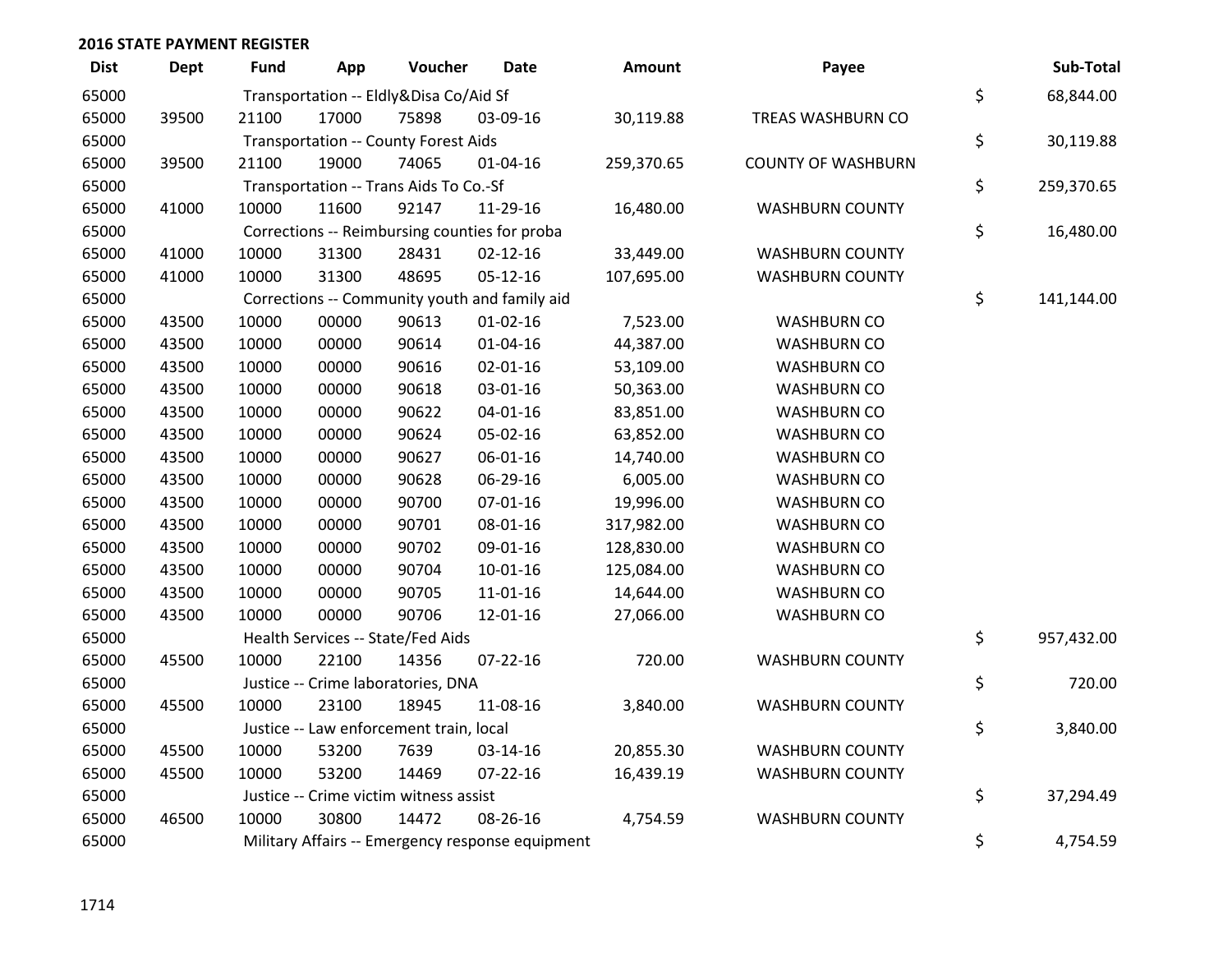| <b>Dist</b> | Dept  | <b>Fund</b> | App   | Voucher                                           | Date                                              | Amount    | Payee                  | Sub-Total       |
|-------------|-------|-------------|-------|---------------------------------------------------|---------------------------------------------------|-----------|------------------------|-----------------|
| 65000       | 46500 | 10000       | 33700 | 12969                                             | 07-20-16                                          | 2,441.00  | <b>WASHBURN COUNTY</b> |                 |
| 65000       | 46500 | 10000       | 33700 | 18645                                             | 12-06-16                                          | 2,441.00  | <b>WASHBURN COUNTY</b> |                 |
| 65000       |       |             |       | Military Affairs -- Local emer planning grants    |                                                   |           |                        | \$<br>4,882.00  |
| 65000       | 46500 | 10000       | 34200 | 5080                                              | $01-27-16$                                        | 15,489.83 | <b>WASHBURN COUNTY</b> |                 |
| 65000       | 46500 | 10000       | 34200 | 5630                                              | 02-04-16                                          | 2,432.50  | <b>WASHBURN COUNTY</b> |                 |
| 65000       | 46500 | 10000       | 34200 | 6385                                              | 02-26-16                                          | 452.70    | <b>WASHBURN COUNTY</b> |                 |
| 65000       | 46500 | 10000       | 34200 | 13908                                             | 08-16-16                                          | 15,430.10 | <b>WASHBURN COUNTY</b> |                 |
| 65000       | 46500 | 10000       | 34200 | 18715                                             | 12-06-16                                          | 15,430.10 | <b>WASHBURN COUNTY</b> |                 |
| 65000       |       |             |       | Military Affairs -- Federal aid, local assistance |                                                   |           |                        | \$<br>49,235.23 |
| 65000       | 48500 | 15200       | 12700 | 14009                                             | 06-30-16                                          | 850.00    | <b>WASHBURN COUNTY</b> |                 |
| 65000       |       |             |       | Veterans Affairs -- Grants to counties            |                                                   |           |                        | \$<br>850.00    |
| 65000       | 48500 | 58200       | 26700 | 14009                                             | 06-30-16                                          | 3,825.00  | <b>WASHBURN COUNTY</b> |                 |
| 65000       |       |             |       | Veterans Affairs -- County grants                 |                                                   |           |                        | \$<br>3,825.00  |
| 65000       | 48500 | 58200       | 28000 | 21173                                             | $11 - 23 - 16$                                    | 1,492.92  | <b>WASHBURN COUNTY</b> |                 |
| 65000       |       |             |       |                                                   | Veterans Affairs -- Veterans transportation grant |           |                        | \$<br>1,492.92  |
| 65000       | 48500 | 58300       | 37000 | 14009                                             | 06-30-16                                          | 3,825.00  | <b>WASHBURN COUNTY</b> |                 |
| 65000       |       |             |       | Veterans Affairs -- County grants                 |                                                   |           |                        | \$<br>3,825.00  |
| 65000       | 50500 | 10000       | 15500 | 9582                                              | $01 - 28 - 16$                                    | 6,310.73  | <b>WASHBURN COUNTY</b> |                 |
| 65000       | 50500 | 10000       | 15500 | 15239                                             | 03-29-16                                          | 2,344.89  | <b>WASHBURN COUNTY</b> |                 |
| 65000       | 50500 | 10000       | 15500 | 16300                                             | $04 - 14 - 16$                                    | 3,230.58  | <b>WASHBURN COUNTY</b> |                 |
| 65000       | 50500 | 10000       | 15500 | 17660                                             | 04-28-16                                          | 3,337.07  | <b>WASHBURN COUNTY</b> |                 |
| 65000       | 50500 | 10000       | 15500 | 20747                                             | 05-31-16                                          | 3,318.47  | <b>WASHBURN COUNTY</b> |                 |
| 65000       | 50500 | 10000       | 15500 | 24398                                             | $07-15-16$                                        | 2,498.11  | <b>WASHBURN COUNTY</b> |                 |
| 65000       | 50500 | 10000       | 15500 | 26075                                             | 07-29-16                                          | 1,389.39  | <b>WASHBURN COUNTY</b> |                 |
| 65000       | 50500 | 10000       | 15500 | 28792                                             | 08-30-16                                          | 3,295.02  | <b>WASHBURN COUNTY</b> |                 |
| 65000       | 50500 | 10000       | 15500 | 31030                                             | 09-28-16                                          | 3,835.98  | <b>WASHBURN COUNTY</b> |                 |
| 65000       | 50500 | 10000       | 15500 | 33858                                             | 10-28-16                                          | 4,614.31  | <b>WASHBURN COUNTY</b> |                 |
| 65000       | 50500 | 10000       | 15500 | 37652                                             | 12-14-16                                          | 5,845.18  | <b>WASHBURN COUNTY</b> |                 |
| 65000       | 50500 | 10000       | 15500 | 38775                                             | 12-28-16                                          | 5,206.83  | <b>WASHBURN COUNTY</b> |                 |
| 65000       |       |             |       | Administration -- Federal aid, local assistance   |                                                   |           |                        | \$<br>45,226.56 |
| 65000       | 50500 | 23500       | 37100 | 9582                                              | $01-28-16$                                        | 2,323.96  | <b>WASHBURN COUNTY</b> |                 |
| 65000       | 50500 | 23500       | 37100 | 15239                                             | 03-29-16                                          | 2,392.62  | <b>WASHBURN COUNTY</b> |                 |
| 65000       | 50500 | 23500       | 37100 | 16300                                             | $04 - 14 - 16$                                    | 2,546.12  | <b>WASHBURN COUNTY</b> |                 |
| 65000       | 50500 | 23500       | 37100 | 17660                                             | 04-28-16                                          | 924.27    | <b>WASHBURN COUNTY</b> |                 |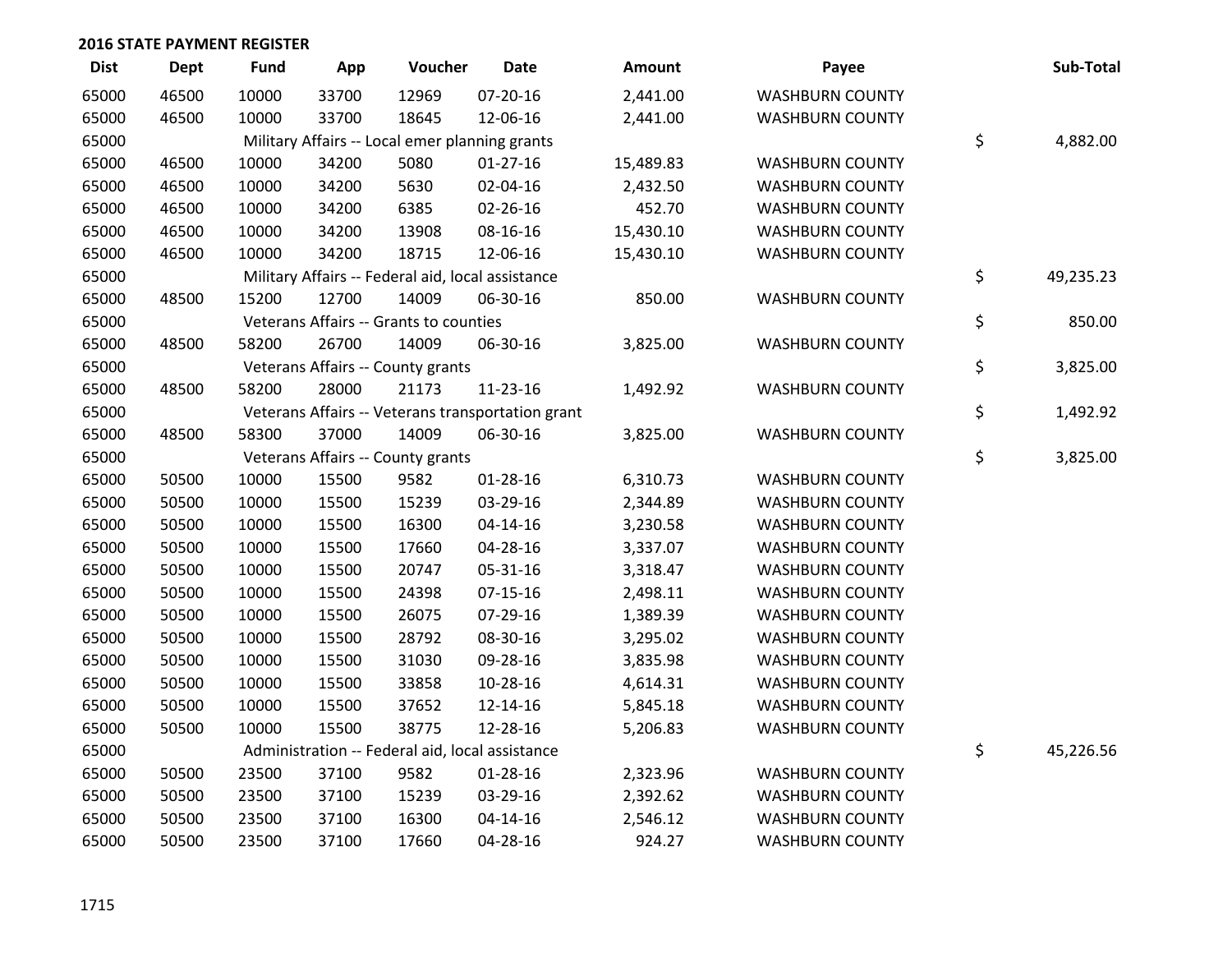| <b>Dist</b> | Dept  | <b>Fund</b> | App                                  | Voucher                                             | <b>Date</b>    | Amount       | Payee                    | Sub-Total          |
|-------------|-------|-------------|--------------------------------------|-----------------------------------------------------|----------------|--------------|--------------------------|--------------------|
| 65000       | 50500 | 23500       | 37100                                | 20747                                               | 05-31-16       | 935.98       | <b>WASHBURN COUNTY</b>   |                    |
| 65000       | 50500 | 23500       | 37100                                | 24398                                               | $07 - 15 - 16$ | 731.91       | <b>WASHBURN COUNTY</b>   |                    |
| 65000       | 50500 | 23500       | 37100                                | 26075                                               | 07-29-16       | 81.47        | <b>WASHBURN COUNTY</b>   |                    |
| 65000       | 50500 | 23500       | 37100                                | 31030                                               | 09-28-16       | 748.77       | <b>WASHBURN COUNTY</b>   |                    |
| 65000       | 50500 | 23500       | 37100                                | 33858                                               | 10-28-16       | 6,425.81     | <b>WASHBURN COUNTY</b>   |                    |
| 65000       | 50500 | 23500       | 37100                                | 37652                                               | 12-14-16       | 2,145.49     | <b>WASHBURN COUNTY</b>   |                    |
| 65000       | 50500 | 23500       | 37100                                | 38775                                               | 12-28-16       | 1,697.00     | <b>WASHBURN COUNTY</b>   |                    |
| 65000       |       |             |                                      | Administration -- Low-income assistance grants      |                |              |                          | \$<br>20,953.40    |
| 65000       | 50500 | 26900       | 16600                                | 13258                                               | 03-23-16       | 1,000.00     | <b>WASHBURN COUNTY</b>   |                    |
| 65000       | 50500 | 26900       | 16600                                | 13453                                               | 03-24-16       | 63,400.00    | <b>WASHBURN COUNTY</b>   |                    |
| 65000       | 50500 | 26900       | 16600                                | 18475                                               | 05-10-16       | 25,000.00    | <b>WASHBURN COUNTY</b>   |                    |
| 65000       |       |             | Administration -- Land               |                                                     |                |              |                          | \$<br>89,400.00    |
| 65000       | 83500 | 10000       | 10500                                | 7013                                                | 07-25-16       | 21,025.16    | <b>WASHBURN COUNTY</b>   |                    |
| 65000       | 83500 | 10000       | 10500                                | 14538                                               | $11 - 21 - 16$ | 92,859.41    | <b>WASHBURN COUNTY</b>   |                    |
| 65000       |       |             |                                      | Revenue -- County and Municipal Aid                 |                |              |                          | \$<br>113,884.57   |
| 65000       | 83500 | 10000       | 10900                                | 7257                                                | $07 - 25 - 16$ | 15,381.00    | <b>WASHBURN COUNTY</b>   |                    |
| 65000       |       |             |                                      | Revenue -- State Aid, Tax Exempt Proprty            |                |              |                          | \$<br>15,381.00    |
| 65000       | 83500 | 10000       | 11000                                | 14538                                               | $11 - 21 - 16$ | 26,971.42    | <b>WASHBURN COUNTY</b>   |                    |
| 65000       |       |             |                                      | Revenue -- Public Utility Distribution              |                |              |                          | \$<br>26,971.42    |
| 65000       | 83500 | 10000       | 30200                                | 5113                                                | $07 - 25 - 16$ | 744,171.35   | <b>WASHBURN COUNTY</b>   |                    |
| 65000       | 83500 | 10000       | 30200                                | 5257                                                | 07-25-16       | 3,619,081.46 | <b>WASHBURN COUNTY</b>   |                    |
| 65000       |       |             |                                      | Revenue -- School Lvy Tx/First Dollar Cr            |                |              |                          | \$<br>4,363,252.81 |
| 65000       | 83500 | 52100       | 36300                                | 3516                                                | 03-29-16       | 481,313.85   | <b>WASHBURN COUNTY</b>   |                    |
| 65000       |       |             |                                      | Revenue -- Lottery & Gaming Credit                  |                |              |                          | \$<br>481,313.85   |
| 65000       |       |             | <b>District Total Appropriations</b> |                                                     |                |              |                          | \$<br>8,408,892.70 |
| 65002       | 16500 | 10000       | 22500                                | 4887                                                | 06-27-16       | 1,163.56     | TOWN OF BARRONETT        |                    |
| 65002       |       |             |                                      | Safety & Prof Services -- Fire dues distribution    |                |              |                          | \$<br>1,163.56     |
| 65002       | 37000 | 21200       | 16600                                | 64110                                               | 06-20-16       | 956.23       | <b>TOWN OF BARRONETT</b> |                    |
| 65002       |       |             |                                      | Natural Resources -- Gen program ops-state funds-FR |                |              |                          | \$<br>956.23       |
| 65002       | 37000 | 21200       | 57100                                | 64110                                               | 06-20-16       | 2,022.93     | TOWN OF BARRONETT        |                    |
| 65002       |       |             |                                      | Natural Resources -- ResAids - cnty forst, cl & mfl |                |              |                          | \$<br>2,022.93     |
| 65002       | 37000 | 21200       | 57900                                | 46303                                               | $04 - 21 - 16$ | 2.29         | <b>TOWN OF BARRONETT</b> |                    |
| 65002       |       |             |                                      | Natural Resources -- Aids in lieu of taxes - sum s  |                |              |                          | \$<br>2.29         |
| 65002       | 39500 | 21100       | 19100                                | 1837                                                | 07-05-16       | 27,244.24    | <b>TOWN OF BARRONETT</b> |                    |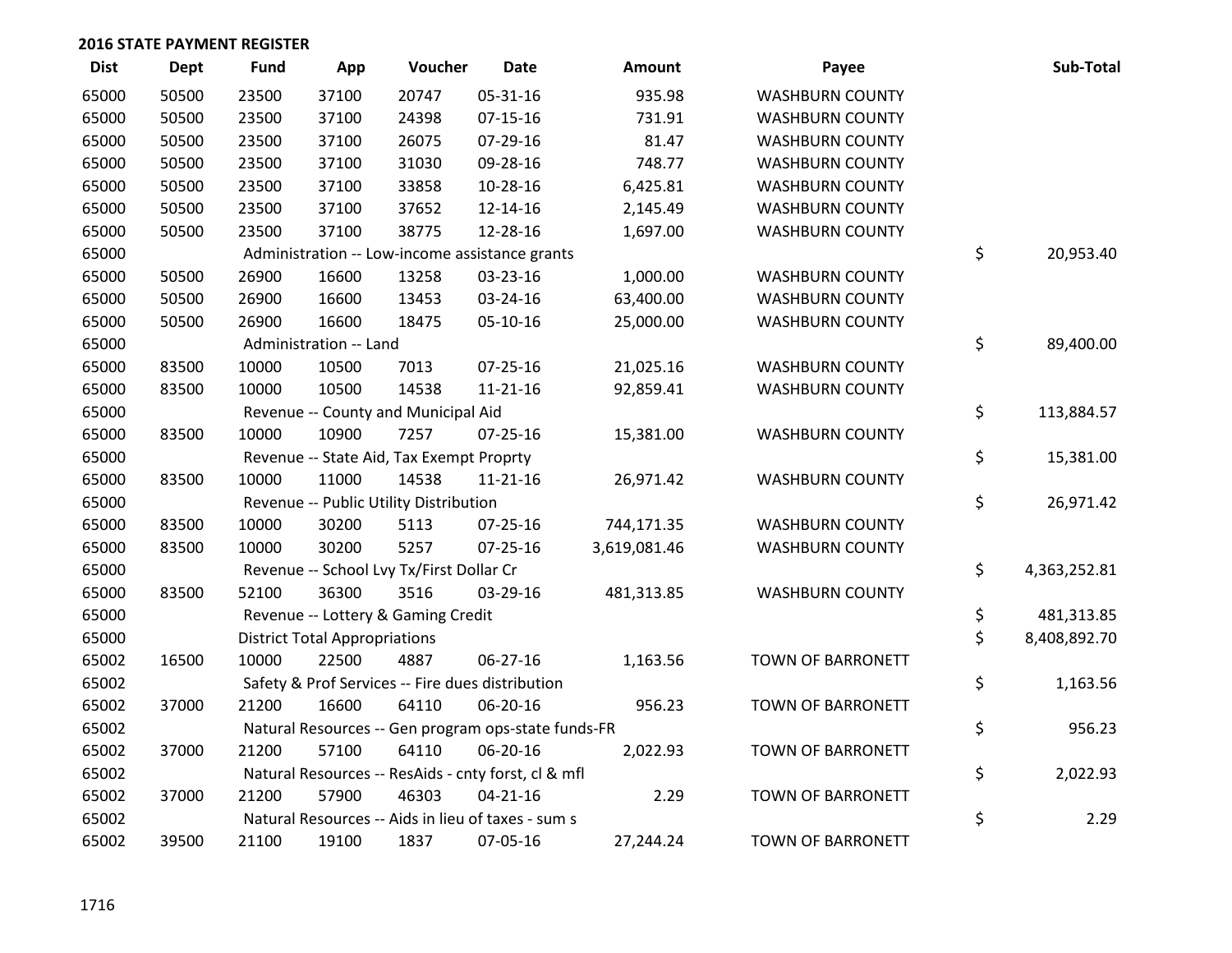| <b>Dist</b> | <b>Dept</b> | <b>Fund</b> | App                                  | Voucher                                  | <b>Date</b>                                         | <b>Amount</b> | Payee                    | Sub-Total        |
|-------------|-------------|-------------|--------------------------------------|------------------------------------------|-----------------------------------------------------|---------------|--------------------------|------------------|
| 65002       | 39500       | 21100       | 19100                                | 30909                                    | 10-03-16                                            | 27,244.26     | <b>TOWN OF BARRONETT</b> |                  |
| 65002       | 39500       | 21100       | 19100                                | 77656                                    | 01-04-16                                            | 27,244.24     | TOWN OF BARRONETT        |                  |
| 65002       | 39500       | 21100       | 19100                                | 85656                                    | 04-04-16                                            | 27,244.24     | TOWN OF BARRONETT        |                  |
| 65002       |             |             |                                      | Transportation -- Trns Aids To Mnc.-Sf   |                                                     |               |                          | \$<br>108,976.98 |
| 65002       | 83500       | 10000       | 10500                                | 6990                                     | $07 - 25 - 16$                                      | 4,375.82      | TOWN OF BARRONETT        |                  |
| 65002       | 83500       | 10000       | 10500                                | 14515                                    | $11 - 21 - 16$                                      | 23,543.98     | TOWN OF BARRONETT        |                  |
| 65002       |             |             |                                      | Revenue -- County and Municipal Aid      |                                                     |               |                          | \$<br>27,919.80  |
| 65002       | 83500       | 10000       | 10900                                | 8804                                     | $07 - 25 - 16$                                      | 1.00          | TOWN OF BARRONETT        |                  |
| 65002       |             |             |                                      | Revenue -- State Aid, Tax Exempt Proprty |                                                     |               |                          | \$<br>1.00       |
| 65002       | 83500       | 10000       | 11000                                | 14515                                    | $11 - 21 - 16$                                      | 1,322.02      | TOWN OF BARRONETT        |                  |
| 65002       |             |             |                                      | Revenue -- Public Utility Distribution   |                                                     |               |                          | \$<br>1,322.02   |
| 65002       |             |             | <b>District Total Appropriations</b> |                                          |                                                     |               |                          | \$<br>142,364.81 |
| 65004       | 16500       | 10000       | 22500                                | 4888                                     | 06-27-16                                            | 2,891.34      | TOWN OF BASHAW           |                  |
| 65004       |             |             |                                      |                                          | Safety & Prof Services -- Fire dues distribution    |               |                          | \$<br>2,891.34   |
| 65004       | 37000       | 10000       | 50300                                | 45812                                    | $04 - 21 - 16$                                      | 419.22        | <b>TOWN OF BASHAW</b>    |                  |
| 65004       |             |             |                                      |                                          | Natural Resources -- Aids in lieu of taxes - gener  |               |                          | \$<br>419.22     |
| 65004       | 37000       | 21200       | 16600                                | 64111                                    | 06-20-16                                            | 455.40        | TOWN OF BASHAW           |                  |
| 65004       |             |             |                                      |                                          | Natural Resources -- Gen program ops-state funds-FR |               |                          | \$<br>455.40     |
| 65004       | 37000       | 21200       | 57100                                | 64111                                    | 06-20-16                                            | 228.24        | TOWN OF BASHAW           |                  |
| 65004       |             |             |                                      |                                          | Natural Resources -- ResAids - cnty forst, cl & mfl |               |                          | \$<br>228.24     |
| 65004       | 37000       | 21200       | 57900                                | 45810                                    | $04 - 21 - 16$                                      | 246.56        | <b>TOWN OF BASHAW</b>    |                  |
| 65004       | 37000       | 21200       | 57900                                | 45811                                    | $04 - 21 - 16$                                      | 8.28          | TOWN OF BASHAW           |                  |
| 65004       |             |             |                                      |                                          | Natural Resources -- Aids in lieu of taxes - sum s  |               |                          | \$<br>254.84     |
| 65004       | 39500       | 21100       | 19100                                | 1838                                     | 07-05-16                                            | 28,287.93     | <b>TOWN OF BASHAW</b>    |                  |
| 65004       | 39500       | 21100       | 19100                                | 30910                                    | 10-03-16                                            | 28,287.93     | <b>TOWN OF BASHAW</b>    |                  |
| 65004       | 39500       | 21100       | 19100                                | 77657                                    | $01 - 04 - 16$                                      | 28,287.93     | <b>TOWN OF BASHAW</b>    |                  |
| 65004       | 39500       | 21100       | 19100                                | 85657                                    | 04-04-16                                            | 28,287.93     | TOWN OF BASHAW           |                  |
| 65004       |             |             |                                      | Transportation -- Trns Aids To Mnc.-Sf   |                                                     |               |                          | \$<br>113,151.72 |
| 65004       | 83500       | 10000       | 10500                                | 6991                                     | 07-25-16                                            | 4,203.57      | <b>TOWN OF BASHAW</b>    |                  |
| 65004       | 83500       | 10000       | 10500                                | 14516                                    | $11 - 21 - 16$                                      | 23,820.24     | TOWN OF BASHAW           |                  |
| 65004       |             |             |                                      | Revenue -- County and Municipal Aid      |                                                     |               |                          | \$<br>28,023.81  |
| 65004       | 83500       | 10000       | 10900                                | 8805                                     | $07 - 25 - 16$                                      | 2.00          | <b>TOWN OF BASHAW</b>    |                  |
| 65004       |             |             |                                      | Revenue -- State Aid, Tax Exempt Proprty |                                                     |               |                          | \$<br>2.00       |
| 65004       |             |             | <b>District Total Appropriations</b> |                                          |                                                     |               |                          | \$<br>145,426.57 |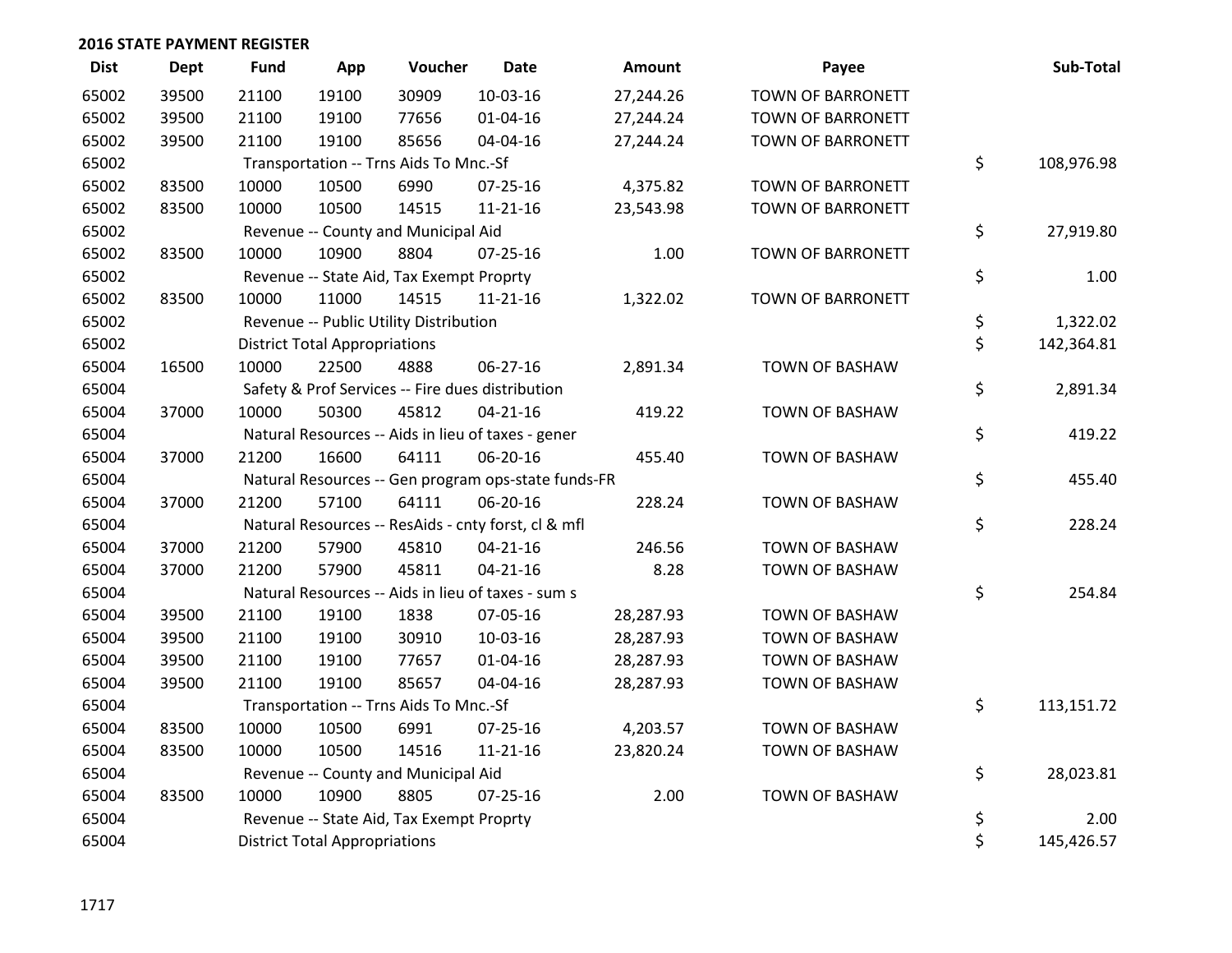| <b>Dist</b> | <b>Dept</b> | <b>Fund</b> | App                                  | Voucher                                             | <b>Date</b>    | <b>Amount</b> | Payee                       | Sub-Total        |
|-------------|-------------|-------------|--------------------------------------|-----------------------------------------------------|----------------|---------------|-----------------------------|------------------|
| 65006       | 16500       | 10000       | 22500                                | 4889                                                | $06 - 27 - 16$ | 1,746.98      | TOWN OF BASS LAKE           |                  |
| 65006       |             |             |                                      | Safety & Prof Services -- Fire dues distribution    |                |               |                             | \$<br>1,746.98   |
| 65006       | 37000       | 10000       | 50300                                | 30653                                               | $02 - 17 - 16$ | 1,333.32      | TOWN OF BASS LAKE           |                  |
| 65006       | 37000       | 10000       | 50300                                | 46028                                               | $04 - 21 - 16$ | 1,059.42      | TOWN OF BASS LAKE           |                  |
| 65006       |             |             |                                      | Natural Resources -- Aids in lieu of taxes - gener  |                |               |                             | \$<br>2,392.74   |
| 65006       | 37000       | 21200       | 16600                                | 64112                                               | 06-20-16       | 899.78        | TOWN OF BASS LAKE           |                  |
| 65006       |             |             |                                      | Natural Resources -- Gen program ops-state funds-FR |                |               |                             | \$<br>899.78     |
| 65006       | 37000       | 21200       | 57100                                | 64112                                               | 06-20-16       | 1,396.56      | TOWN OF BASS LAKE           |                  |
| 65006       |             |             |                                      | Natural Resources -- ResAids - cnty forst, cl & mfl |                |               |                             | \$<br>1,396.56   |
| 65006       | 37000       | 21200       | 57900                                | 46027                                               | $04 - 21 - 16$ | 103.94        | TOWN OF BASS LAKE           |                  |
| 65006       | 37000       | 21200       | 57900                                | 46029                                               | $04 - 21 - 16$ | 140.80        | TOWN OF BASS LAKE           |                  |
| 65006       |             |             |                                      | Natural Resources -- Aids in lieu of taxes - sum s  |                |               |                             | \$<br>244.74     |
| 65006       | 39500       | 21100       | 19100                                | 1839                                                | 07-05-16       | 25,108.30     | TOWN OF BASS LAKE           |                  |
| 65006       | 39500       | 21100       | 19100                                | 30911                                               | 10-03-16       | 25,108.32     | TOWN OF BASS LAKE           |                  |
| 65006       | 39500       | 21100       | 19100                                | 77658                                               | $01 - 04 - 16$ | 25,108.30     | TOWN OF BASS LAKE           |                  |
| 65006       | 39500       | 21100       | 19100                                | 85658                                               | 04-04-16       | 25,108.30     | TOWN OF BASS LAKE           |                  |
| 65006       |             |             |                                      | Transportation -- Trns Aids To Mnc.-Sf              |                |               |                             | \$<br>100,433.22 |
| 65006       | 50500       | 10000       | 17400                                | 17131                                               | 04-28-16       | 26,484.00     | TOWN OF BASS LAKE           |                  |
| 65006       |             |             |                                      | Administration -- HV trans In annual impact fee     |                |               |                             | \$<br>26,484.00  |
| 65006       | 83500       | 10000       | 10500                                | 6992                                                | $07 - 25 - 16$ | 1,925.43      | TOWN OF BASS LAKE           |                  |
| 65006       | 83500       | 10000       | 10500                                | 14517                                               | $11 - 21 - 16$ | 10,693.09     | TOWN OF BASS LAKE           |                  |
| 65006       |             |             |                                      | Revenue -- County and Municipal Aid                 |                |               |                             | \$<br>12,618.52  |
| 65006       | 83500       | 10000       | 10900                                | 8806                                                | $07 - 25 - 16$ | 14.00         | TOWN OF BASS LAKE           |                  |
| 65006       |             |             |                                      | Revenue -- State Aid, Tax Exempt Proprty            |                |               |                             | \$<br>14.00      |
| 65006       | 83500       | 10000       | 11000                                | 14517                                               | $11 - 21 - 16$ | 213.53        | TOWN OF BASS LAKE           |                  |
| 65006       |             |             |                                      | Revenue -- Public Utility Distribution              |                |               |                             | \$<br>213.53     |
| 65006       |             |             | <b>District Total Appropriations</b> |                                                     |                |               |                             | \$<br>146,444.07 |
| 65008       | 16500       | 10000       | 22500                                | 5256                                                | 07-07-16       | 2,128.38      | <b>TOWN OF BEAVER BROOK</b> |                  |
| 65008       |             |             |                                      | Safety & Prof Services -- Fire dues distribution    |                |               |                             | \$<br>2,128.38   |
| 65008       | 37000       | 10000       | 50300                                | 30595                                               | $02 - 17 - 16$ | 1,029.63      | <b>TOWN OF BEAVER BROOK</b> |                  |
| 65008       | 37000       | 10000       | 50300                                | 30596                                               | $02 - 17 - 16$ | 28,122.29     | TOWN OF BEAVER BROOK        |                  |
| 65008       | 37000       | 10000       | 50300                                | 45768                                               | $04 - 21 - 16$ | 140.02        | <b>TOWN OF BEAVER BROOK</b> |                  |
| 65008       |             |             |                                      | Natural Resources -- Aids in lieu of taxes - gener  |                |               |                             | \$<br>29,291.94  |
| 65008       | 37000       | 21200       | 16600                                | 64113                                               | 06-20-16       | 523.24        | <b>TOWN OF BEAVER BROOK</b> |                  |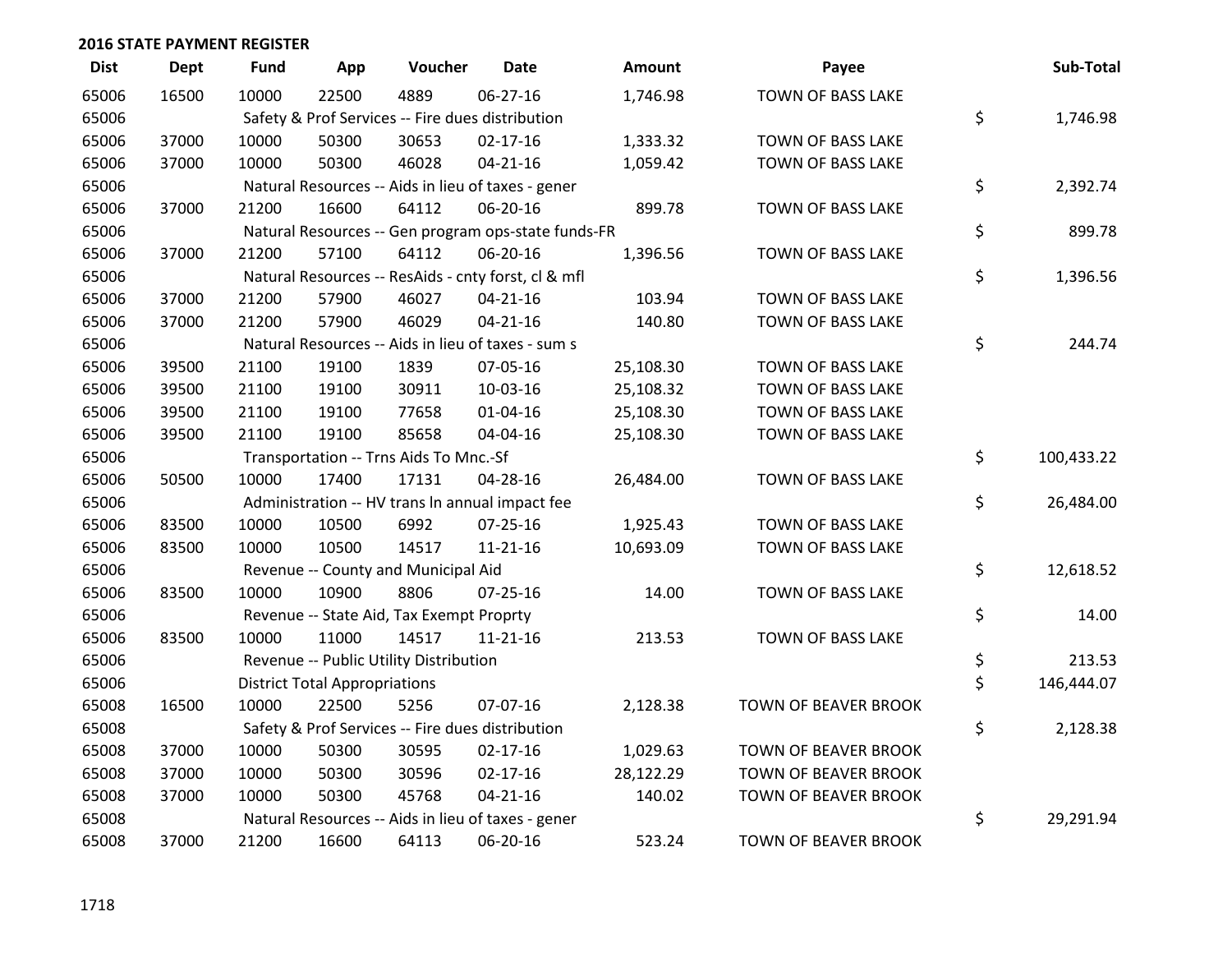| <b>Dist</b> | Dept  | Fund  | App                                  | Voucher                                  | Date                                                | <b>Amount</b> | Payee                       | Sub-Total        |
|-------------|-------|-------|--------------------------------------|------------------------------------------|-----------------------------------------------------|---------------|-----------------------------|------------------|
| 65008       |       |       |                                      |                                          | Natural Resources -- Gen program ops-state funds-FR |               |                             | \$<br>523.24     |
| 65008       | 37000 | 21200 | 57100                                | 64113                                    | 06-20-16                                            | 1,165.83      | TOWN OF BEAVER BROOK        |                  |
| 65008       |       |       |                                      |                                          | Natural Resources -- ResAids - cnty forst, cl & mfl |               |                             | \$<br>1,165.83   |
| 65008       | 37000 | 21200 | 57900                                | 45769                                    | $04 - 21 - 16$                                      | 1.76          | <b>TOWN OF BEAVER BROOK</b> |                  |
| 65008       | 37000 | 21200 | 57900                                | 45770                                    | $04 - 21 - 16$                                      | 923.07        | TOWN OF BEAVER BROOK        |                  |
| 65008       |       |       |                                      |                                          | Natural Resources -- Aids in lieu of taxes - sum s  |               |                             | \$<br>924.83     |
| 65008       | 39500 | 21100 | 19100                                | 1840                                     | 07-05-16                                            | 17,340.75     | TOWN OF BEAVER BROOK        |                  |
| 65008       | 39500 | 21100 | 19100                                | 30912                                    | 10-03-16                                            | 17,340.75     | TOWN OF BEAVER BROOK        |                  |
| 65008       | 39500 | 21100 | 19100                                | 77659                                    | 01-04-16                                            | 17,340.75     | TOWN OF BEAVER BROOK        |                  |
| 65008       | 39500 | 21100 | 19100                                | 85659                                    | 04-04-16                                            | 17,340.75     | TOWN OF BEAVER BROOK        |                  |
| 65008       |       |       |                                      | Transportation -- Trns Aids To Mnc.-Sf   |                                                     |               |                             | \$<br>69,363.00  |
| 65008       | 83500 | 10000 | 10500                                | 6993                                     | 07-25-16                                            | 4,142.74      | TOWN OF BEAVER BROOK        |                  |
| 65008       | 83500 | 10000 | 10500                                | 14518                                    | $11 - 21 - 16$                                      | 15,592.00     | TOWN OF BEAVER BROOK        |                  |
| 65008       |       |       |                                      | Revenue -- County and Municipal Aid      |                                                     |               |                             | \$<br>19,734.74  |
| 65008       | 83500 | 10000 | 10900                                | 8807                                     | $07 - 25 - 16$                                      | 259.00        | <b>TOWN OF BEAVER BROOK</b> |                  |
| 65008       |       |       |                                      | Revenue -- State Aid, Tax Exempt Proprty |                                                     |               |                             | \$<br>259.00     |
| 65008       | 83500 | 10000 | 11000                                | 14518                                    | $11 - 21 - 16$                                      | 8,208.28      | TOWN OF BEAVER BROOK        |                  |
| 65008       |       |       |                                      | Revenue -- Public Utility Distribution   |                                                     |               |                             | \$<br>8,208.28   |
| 65008       | 83500 | 10000 | 50100                                | 2709                                     | $01-29-16$                                          | 869.19        | TOWN OF BEAVER BROOK        |                  |
| 65008       |       |       |                                      | Revenue -- Payments for municipal svcs   |                                                     |               |                             | \$<br>869.19     |
| 65008       |       |       | <b>District Total Appropriations</b> |                                          |                                                     |               |                             | \$<br>132,468.43 |
| 65010       | 16500 | 10000 | 22500                                | 4890                                     | 06-27-16                                            | 5,749.87      | TOWN OF BIRCHWOOD           |                  |
| 65010       |       |       |                                      |                                          | Safety & Prof Services -- Fire dues distribution    |               |                             | \$<br>5,749.87   |
| 65010       | 37000 | 10000 | 50300                                | 33775                                    | 03-01-16                                            | 393.44        | TOWN OF BIRCHWOOD           |                  |
| 65010       | 37000 | 10000 | 50300                                | 45632                                    | $04 - 21 - 16$                                      | 21.89         | TOWN OF BIRCHWOOD           |                  |
| 65010       |       |       |                                      |                                          | Natural Resources -- Aids in lieu of taxes - gener  |               |                             | \$<br>415.33     |
| 65010       | 37000 | 21200 | 16600                                | 64114                                    | 06-20-16                                            | 1,208.01      | TOWN OF BIRCHWOOD           |                  |
| 65010       |       |       |                                      |                                          | Natural Resources -- Gen program ops-state funds-FR |               |                             | \$<br>1,208.01   |
| 65010       | 37000 | 21200 | 57100                                | 64114                                    | 06-20-16                                            | 6,873.66      | TOWN OF BIRCHWOOD           |                  |
| 65010       |       |       |                                      |                                          | Natural Resources -- ResAids - cnty forst, cl & mfl |               |                             | \$<br>6,873.66   |
| 65010       | 37000 | 21200 | 57900                                | 45633                                    | $04 - 21 - 16$                                      | 47.67         | TOWN OF BIRCHWOOD           |                  |
| 65010       |       |       |                                      |                                          | Natural Resources -- Aids in lieu of taxes - sum s  |               |                             | \$<br>47.67      |
| 65010       | 37000 | 21200 | 58900                                | 102732                                   | $11 - 18 - 16$                                      | 1,435.98      | TOWN OF BIRCHWOOD           |                  |
| 65010       |       |       |                                      |                                          | Natural Resources -- Resource aids - distribution o |               |                             | \$<br>1,435.98   |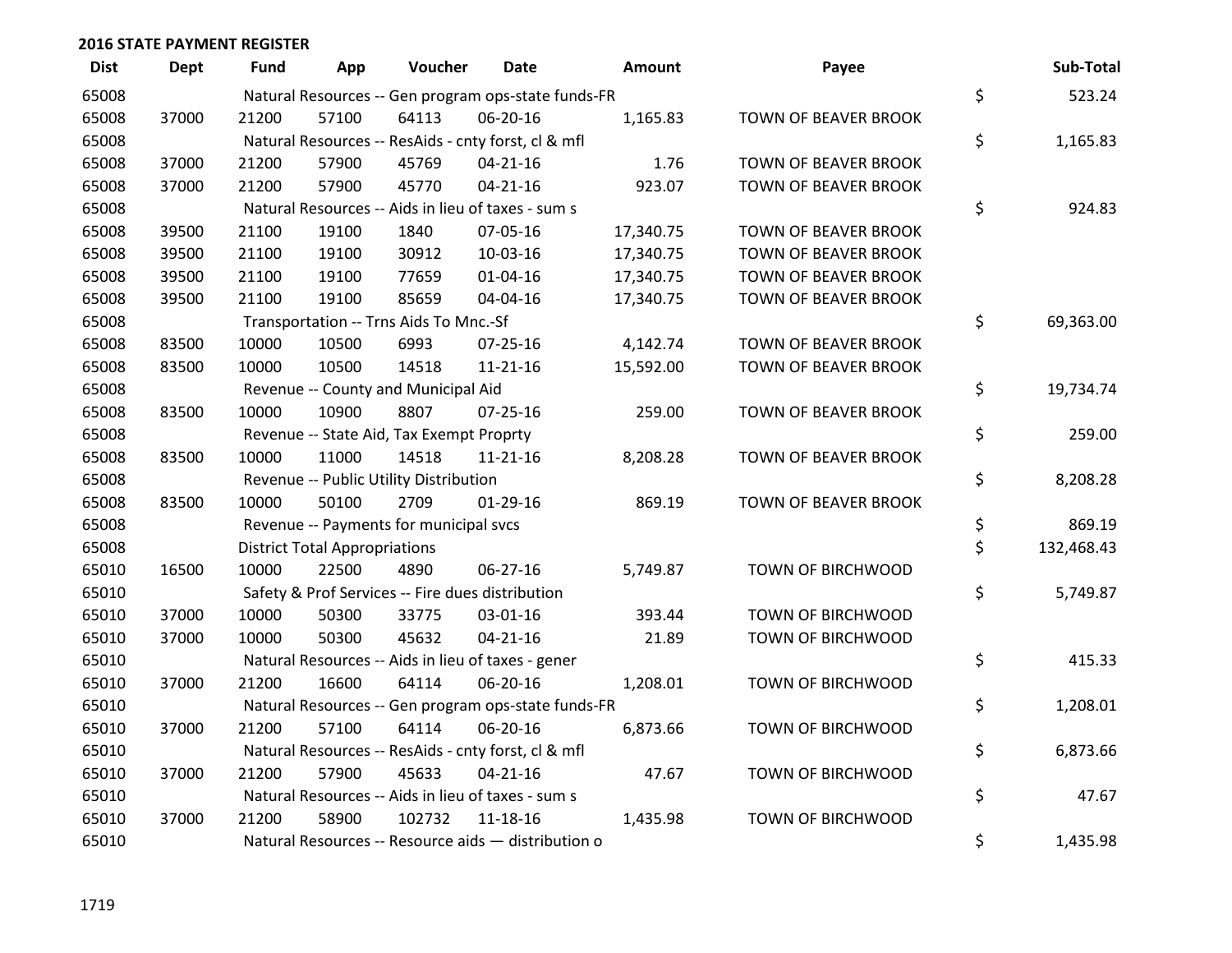| <b>Dist</b> | <b>Dept</b> | <b>Fund</b> | App                                  | Voucher                                  | <b>Date</b>                                         | Amount    | Payee                    | Sub-Total        |
|-------------|-------------|-------------|--------------------------------------|------------------------------------------|-----------------------------------------------------|-----------|--------------------------|------------------|
| 65010       | 39500       | 21100       | 19100                                | 1841                                     | 07-05-16                                            | 29,330.64 | TOWN OF BIRCHWOOD        |                  |
| 65010       | 39500       | 21100       | 19100                                | 30913                                    | 10-03-16                                            | 29,330.64 | TOWN OF BIRCHWOOD        |                  |
| 65010       | 39500       | 21100       | 19100                                | 77660                                    | 01-04-16                                            | 29,330.64 | TOWN OF BIRCHWOOD        |                  |
| 65010       | 39500       | 21100       | 19100                                | 85660                                    | 04-04-16                                            | 29,330.64 | TOWN OF BIRCHWOOD        |                  |
| 65010       |             |             |                                      | Transportation -- Trns Aids To Mnc.-Sf   |                                                     |           |                          | \$<br>117,322.56 |
| 65010       | 83500       | 10000       | 10500                                | 6994                                     | $07 - 25 - 16$                                      | 1,640.54  | TOWN OF BIRCHWOOD        |                  |
| 65010       | 83500       | 10000       | 10500                                | 14519                                    | 11-21-16                                            | 9,296.36  | TOWN OF BIRCHWOOD        |                  |
| 65010       |             |             |                                      | Revenue -- County and Municipal Aid      |                                                     |           |                          | \$<br>10,936.90  |
| 65010       | 83500       | 10000       | 10900                                | 8808                                     | $07 - 25 - 16$                                      | 3.00      | TOWN OF BIRCHWOOD        |                  |
| 65010       |             |             |                                      | Revenue -- State Aid, Tax Exempt Proprty |                                                     |           |                          | \$<br>3.00       |
| 65010       |             |             | <b>District Total Appropriations</b> |                                          |                                                     |           |                          | \$<br>143,992.98 |
| 65012       | 16500       | 10000       | 22500                                | 4891                                     | 06-27-16                                            | 1,091.51  | TOWN OF BROOKLYN         |                  |
| 65012       |             |             |                                      |                                          | Safety & Prof Services -- Fire dues distribution    |           |                          | \$<br>1,091.51   |
| 65012       | 37000       | 10000       | 50300                                | 30579                                    | $02 - 17 - 16$                                      | 598.85    | <b>TOWN OF BROOKLYN</b>  |                  |
| 65012       | 37000       | 10000       | 50300                                | 30580                                    | $02 - 17 - 16$                                      | 1,291.18  | <b>TOWN OF BROOKLYN</b>  |                  |
| 65012       | 37000       | 10000       | 50300                                | 45719                                    | $04 - 21 - 16$                                      | 104.00    | TOWN OF BROOKLYN         |                  |
| 65012       | 37000       | 10000       | 50300                                | 45720                                    | $04 - 21 - 16$                                      | 96.00     | TOWN OF BROOKLYN         |                  |
| 65012       |             |             |                                      |                                          | Natural Resources -- Aids in lieu of taxes - gener  |           |                          | \$<br>2,090.03   |
| 65012       | 37000       | 21200       | 16600                                | 64115                                    | 06-20-16                                            | 1,153.83  | <b>TOWN OF BROOKLYN</b>  |                  |
| 65012       |             |             |                                      |                                          | Natural Resources -- Gen program ops-state funds-FR |           |                          | \$<br>1,153.83   |
| 65012       | 37000       | 21200       | 57100                                | 64115                                    | 06-20-16                                            | 2,422.88  | TOWN OF BROOKLYN         |                  |
| 65012       |             |             |                                      |                                          | Natural Resources -- ResAids - cnty forst, cl & mfl |           |                          | \$<br>2,422.88   |
| 65012       | 37000       | 21200       | 57900                                | 45718                                    | $04 - 21 - 16$                                      | 9.60      | <b>TOWN OF BROOKLYN</b>  |                  |
| 65012       | 37000       | 21200       | 57900                                | 45721                                    | $04 - 21 - 16$                                      | 3.50      | <b>TOWN OF BROOKLYN</b>  |                  |
| 65012       | 37000       | 21200       | 57900                                | 45722                                    | $04 - 21 - 16$                                      | 6.40      | TOWN OF BROOKLYN         |                  |
| 65012       |             |             |                                      |                                          | Natural Resources -- Aids in lieu of taxes - sum s  |           |                          | \$<br>19.50      |
| 65012       | 37000       | 21200       | 58900                                | 102733                                   | 11-18-16                                            | 838.45    | <b>TOWN OF BROOKLYN</b>  |                  |
| 65012       |             |             |                                      |                                          | Natural Resources -- Resource aids - distribution o |           |                          | \$<br>838.45     |
| 65012       | 39500       | 21100       | 19100                                | 1842                                     | 07-05-16                                            | 16,091.11 | <b>TOWN OF BROOKLYN</b>  |                  |
| 65012       | 39500       | 21100       | 19100                                | 30914                                    | 10-03-16                                            | 16,091.13 | <b>TOWN OF BROOKLYN</b>  |                  |
| 65012       | 39500       | 21100       | 19100                                | 77661                                    | 01-04-16                                            | 16,091.11 | TOWN OF BROOKLYN         |                  |
| 65012       | 39500       | 21100       | 19100                                | 85661                                    | 04-04-16                                            | 16,091.11 | <b>TOWN OF BROOKLYN</b>  |                  |
| 65012       |             |             |                                      | Transportation -- Trns Aids To Mnc.-Sf   |                                                     |           |                          | \$<br>64,364.46  |
| 65012       | 39500       | 21100       | 27800                                | 77509                                    | 03-22-16                                            | 11,881.46 | <b>TREAS TN BROOKLYN</b> |                  |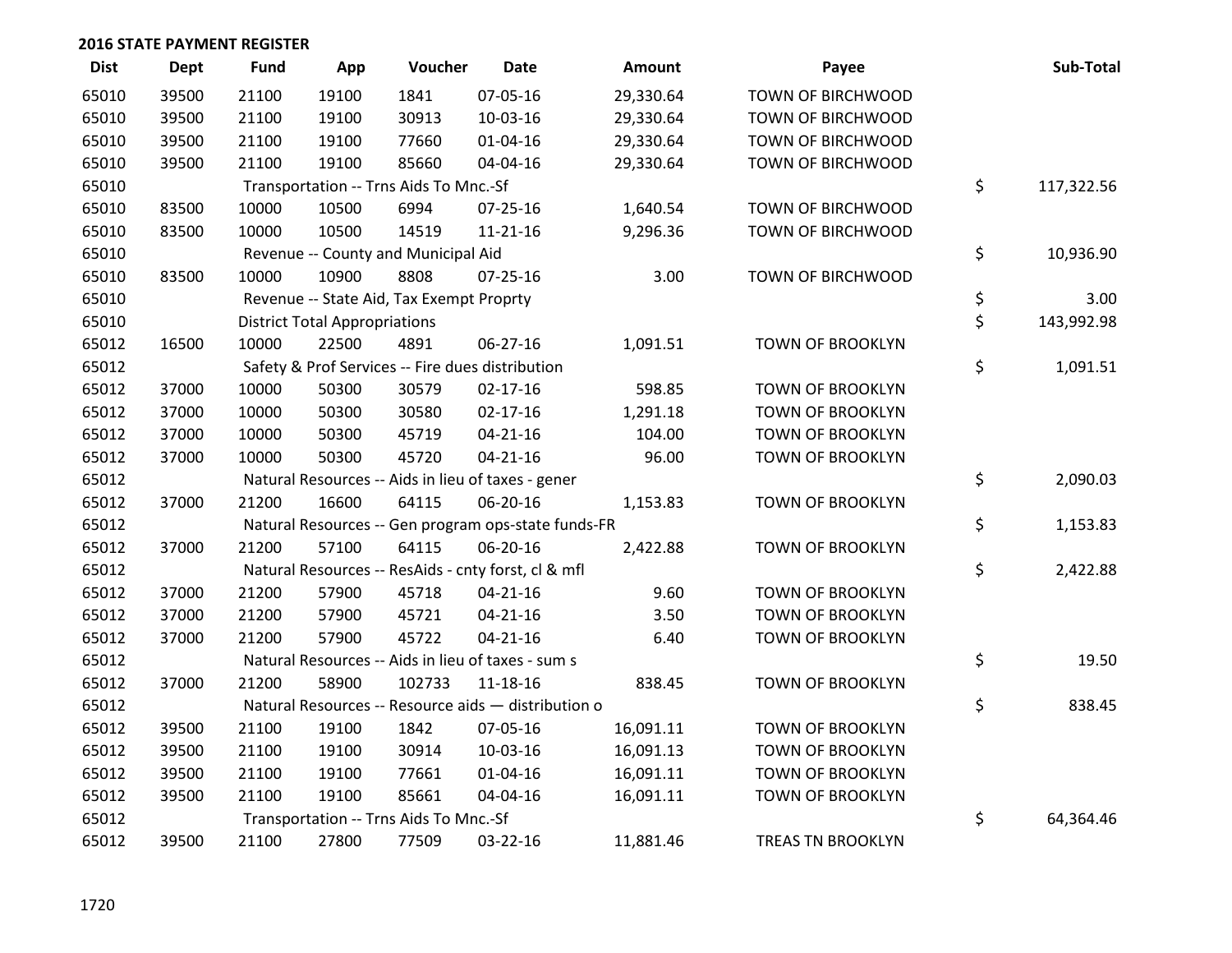| <b>Dist</b> | <b>Dept</b> | <b>Fund</b> | App                                  | Voucher                                  | <b>Date</b>                                         | <b>Amount</b> | Payee                   | Sub-Total        |
|-------------|-------------|-------------|--------------------------------------|------------------------------------------|-----------------------------------------------------|---------------|-------------------------|------------------|
| 65012       |             |             |                                      | Transportation -- Loc Rd Imp Prg St Fd   |                                                     |               |                         | \$<br>11,881.46  |
| 65012       | 83500       | 10000       | 10500                                | 6995                                     | 07-25-16                                            | 2,271.99      | TOWN OF BROOKLYN        |                  |
| 65012       | 83500       | 10000       | 10500                                | 14520                                    | 11-21-16                                            | 12,874.62     | <b>TOWN OF BROOKLYN</b> |                  |
| 65012       |             |             |                                      | Revenue -- County and Municipal Aid      |                                                     |               |                         | \$<br>15,146.61  |
| 65012       |             |             | <b>District Total Appropriations</b> |                                          |                                                     |               |                         | \$<br>99,008.73  |
| 65014       | 16500       | 10000       | 22500                                | 4892                                     | 06-27-16                                            | 4,951.45      | <b>TOWN OF CASEY</b>    |                  |
| 65014       |             |             |                                      |                                          | Safety & Prof Services -- Fire dues distribution    |               |                         | \$<br>4,951.45   |
| 65014       | 37000       | 10000       | 50300                                | 30475                                    | $02 - 17 - 16$                                      | 1,334.24      | <b>TOWN OF CASEY</b>    |                  |
| 65014       |             |             |                                      |                                          | Natural Resources -- Aids in lieu of taxes - gener  |               |                         | \$<br>1,334.24   |
| 65014       | 37000       | 21200       | 16600                                | 64116                                    | 06-20-16                                            | 566.34        | <b>TOWN OF CASEY</b>    |                  |
| 65014       |             |             |                                      |                                          | Natural Resources -- Gen program ops-state funds-FR |               |                         | \$<br>566.34     |
| 65014       | 37000       | 21200       | 57100                                | 64116                                    | 06-20-16                                            | 2,896.68      | <b>TOWN OF CASEY</b>    |                  |
| 65014       |             |             |                                      |                                          | Natural Resources -- ResAids - cnty forst, cl & mfl |               |                         | \$<br>2,896.68   |
| 65014       | 37000       | 21200       | 57900                                | 45360                                    | $04 - 21 - 16$                                      | 1.85          | <b>TOWN OF CASEY</b>    |                  |
| 65014       |             |             |                                      |                                          | Natural Resources -- Aids in lieu of taxes - sum s  |               |                         | \$<br>1.85       |
| 65014       | 37000       | 21200       | 58900                                | 102734                                   | 11-18-16                                            | 438.05        | <b>TOWN OF CASEY</b>    |                  |
| 65014       |             |             |                                      |                                          | Natural Resources -- Resource aids - distribution o |               |                         | \$<br>438.05     |
| 65014       | 39500       | 21100       | 19100                                | 1843                                     | 07-05-16                                            | 29,363.67     | <b>TOWN OF CASEY</b>    |                  |
| 65014       | 39500       | 21100       | 19100                                | 30915                                    | 10-03-16                                            | 29,363.67     | <b>TOWN OF CASEY</b>    |                  |
| 65014       | 39500       | 21100       | 19100                                | 77662                                    | 01-04-16                                            | 29,363.67     | <b>TOWN OF CASEY</b>    |                  |
| 65014       | 39500       | 21100       | 19100                                | 85662                                    | 04-04-16                                            | 29,363.67     | <b>TOWN OF CASEY</b>    |                  |
| 65014       |             |             |                                      | Transportation -- Trns Aids To Mnc.-Sf   |                                                     |               |                         | \$<br>117,454.68 |
| 65014       | 83500       | 10000       | 10500                                | 6996                                     | $07 - 25 - 16$                                      | 920.37        | TOWN OF CASEY           |                  |
| 65014       | 83500       | 10000       | 10500                                | 14521                                    | 11-21-16                                            | 5,215.43      | <b>TOWN OF CASEY</b>    |                  |
| 65014       |             |             |                                      | Revenue -- County and Municipal Aid      |                                                     |               |                         | \$<br>6,135.80   |
| 65014       | 83500       | 10000       | 10900                                | 8809                                     | $07 - 25 - 16$                                      | 121.00        | <b>TOWN OF CASEY</b>    |                  |
| 65014       |             |             |                                      | Revenue -- State Aid, Tax Exempt Proprty |                                                     |               |                         | \$<br>121.00     |
| 65014       |             |             | <b>District Total Appropriations</b> |                                          |                                                     |               |                         | \$<br>133,900.09 |
| 65016       | 16500       | 10000       | 22500                                | 5257                                     | 07-06-16                                            | 2,684.90      | TOWN OF CHICOG          |                  |
| 65016       |             |             |                                      |                                          | Safety & Prof Services -- Fire dues distribution    |               |                         | \$<br>2,684.90   |
| 65016       | 37000       | 10000       | 50300                                | 30528                                    | $02 - 17 - 16$                                      | 8,157.63      | TOWN OF CHICOG          |                  |
| 65016       |             |             |                                      |                                          | Natural Resources -- Aids in lieu of taxes - gener  |               |                         | \$<br>8,157.63   |
| 65016       | 37000       | 21200       | 16600                                | 64117                                    | 06-20-16                                            | 1,208.71      | TOWN OF CHICOG          |                  |
| 65016       |             |             |                                      |                                          | Natural Resources -- Gen program ops-state funds-FR |               |                         | \$<br>1,208.71   |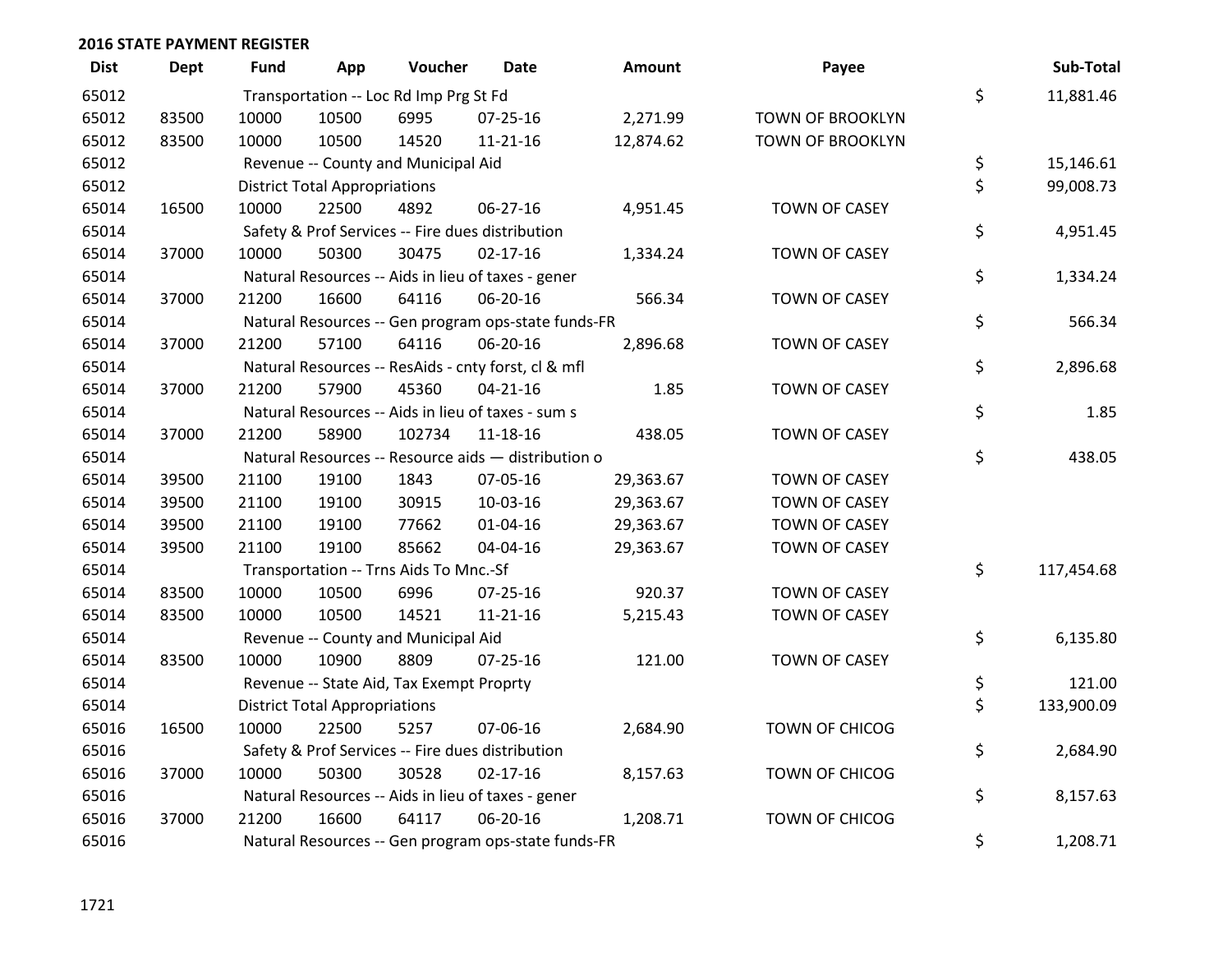| <b>Dist</b> | <b>Dept</b> | <b>Fund</b> | App                                  | Voucher                                             | <b>Date</b>    | Amount    | Payee                  | Sub-Total        |
|-------------|-------------|-------------|--------------------------------------|-----------------------------------------------------|----------------|-----------|------------------------|------------------|
| 65016       | 37000       | 21200       | 57100                                | 64117                                               | 06-20-16       | 3,729.38  | TOWN OF CHICOG         |                  |
| 65016       |             |             |                                      | Natural Resources -- ResAids - cnty forst, cl & mfl |                |           |                        | \$<br>3,729.38   |
| 65016       | 37000       | 21200       | 58900                                | 102735                                              | 11-18-16       | 1,001.74  | TOWN OF CHICOG         |                  |
| 65016       |             |             |                                      | Natural Resources -- Resource aids - distribution o |                |           |                        | \$<br>1,001.74   |
| 65016       | 39500       | 21100       | 19100                                | 1844                                                | 07-05-16       | 31,312.44 | TOWN OF CHICOG         |                  |
| 65016       | 39500       | 21100       | 19100                                | 30916                                               | 10-03-16       | 31,312.44 | <b>TOWN OF CHICOG</b>  |                  |
| 65016       | 39500       | 21100       | 19100                                | 77663                                               | $01 - 04 - 16$ | 31,312.44 | TOWN OF CHICOG         |                  |
| 65016       | 39500       | 21100       | 19100                                | 85663                                               | 04-04-16       | 31,312.44 | TOWN OF CHICOG         |                  |
| 65016       |             |             |                                      | Transportation -- Trns Aids To Mnc.-Sf              |                |           |                        | \$<br>125,249.76 |
| 65016       | 83500       | 10000       | 10900                                | 8810                                                | $07 - 25 - 16$ | 21.00     | TOWN OF CHICOG         |                  |
| 65016       |             |             |                                      | Revenue -- State Aid, Tax Exempt Proprty            |                |           |                        | \$<br>21.00      |
| 65016       |             |             | <b>District Total Appropriations</b> |                                                     |                |           |                        | \$<br>142,053.12 |
| 65018       | 16500       | 10000       | 22500                                | 4893                                                | 06-27-16       | 926.06    | TOWN OF CRYSTAL        |                  |
| 65018       |             |             |                                      | Safety & Prof Services -- Fire dues distribution    |                |           |                        | \$<br>926.06     |
| 65018       | 37000       | 10000       | 50300                                | 45773                                               | $04 - 21 - 16$ | 36.60     | TOWN OF CRYSTAL        |                  |
| 65018       |             |             |                                      | Natural Resources -- Aids in lieu of taxes - gener  |                |           |                        | \$<br>36.60      |
| 65018       | 37000       | 21200       | 16600                                | 64118                                               | 06-20-16       | 854.36    | <b>TOWN OF CRYSTAL</b> |                  |
| 65018       |             |             |                                      | Natural Resources -- Gen program ops-state funds-FR |                |           |                        | \$<br>854.36     |
| 65018       | 37000       | 21200       | 57100                                | 64118                                               | 06-20-16       | 1,742.08  | TOWN OF CRYSTAL        |                  |
| 65018       |             |             |                                      | Natural Resources -- ResAids - cnty forst, cl & mfl |                |           |                        | \$<br>1,742.08   |
| 65018       | 37000       | 21200       | 57900                                | 45772                                               | $04 - 21 - 16$ | 0.96      | TOWN OF CRYSTAL        |                  |
| 65018       |             |             |                                      | Natural Resources -- Aids in lieu of taxes - sum s  |                |           |                        | \$<br>0.96       |
| 65018       | 37000       | 21200       | 58900                                | 102736                                              | 11-18-16       | 1,013.84  | TOWN OF CRYSTAL        |                  |
| 65018       | 37000       | 21200       | 58900                                | 102737                                              | $11 - 18 - 16$ | 193.60    | TOWN OF CRYSTAL        |                  |
| 65018       |             |             |                                      | Natural Resources -- Resource aids - distribution o |                |           |                        | \$<br>1,207.44   |
| 65018       | 39500       | 21100       | 19100                                | 1845                                                | 07-05-16       | 19,019.77 | TOWN OF CRYSTAL        |                  |
| 65018       | 39500       | 21100       | 19100                                | 30917                                               | 10-03-16       | 19,019.79 | TOWN OF CRYSTAL        |                  |
| 65018       | 39500       | 21100       | 19100                                | 77664                                               | 01-04-16       | 19,019.77 | TOWN OF CRYSTAL        |                  |
| 65018       | 39500       | 21100       | 19100                                | 85664                                               | 04-04-16       | 19,019.77 | TOWN OF CRYSTAL        |                  |
| 65018       |             |             |                                      | Transportation -- Trns Aids To Mnc.-Sf              |                |           |                        | \$<br>76,079.10  |
| 65018       | 83500       | 10000       | 10500                                | 6997                                                | $07 - 25 - 16$ | 1,386.11  | <b>TOWN OF CRYSTAL</b> |                  |
| 65018       | 83500       | 10000       | 10500                                | 14522                                               | $11 - 21 - 16$ | 7,854.63  | TOWN OF CRYSTAL        |                  |
| 65018       |             |             |                                      | Revenue -- County and Municipal Aid                 |                |           |                        | \$<br>9,240.74   |
| 65018       |             |             | <b>District Total Appropriations</b> |                                                     |                |           |                        | \$<br>90,087.34  |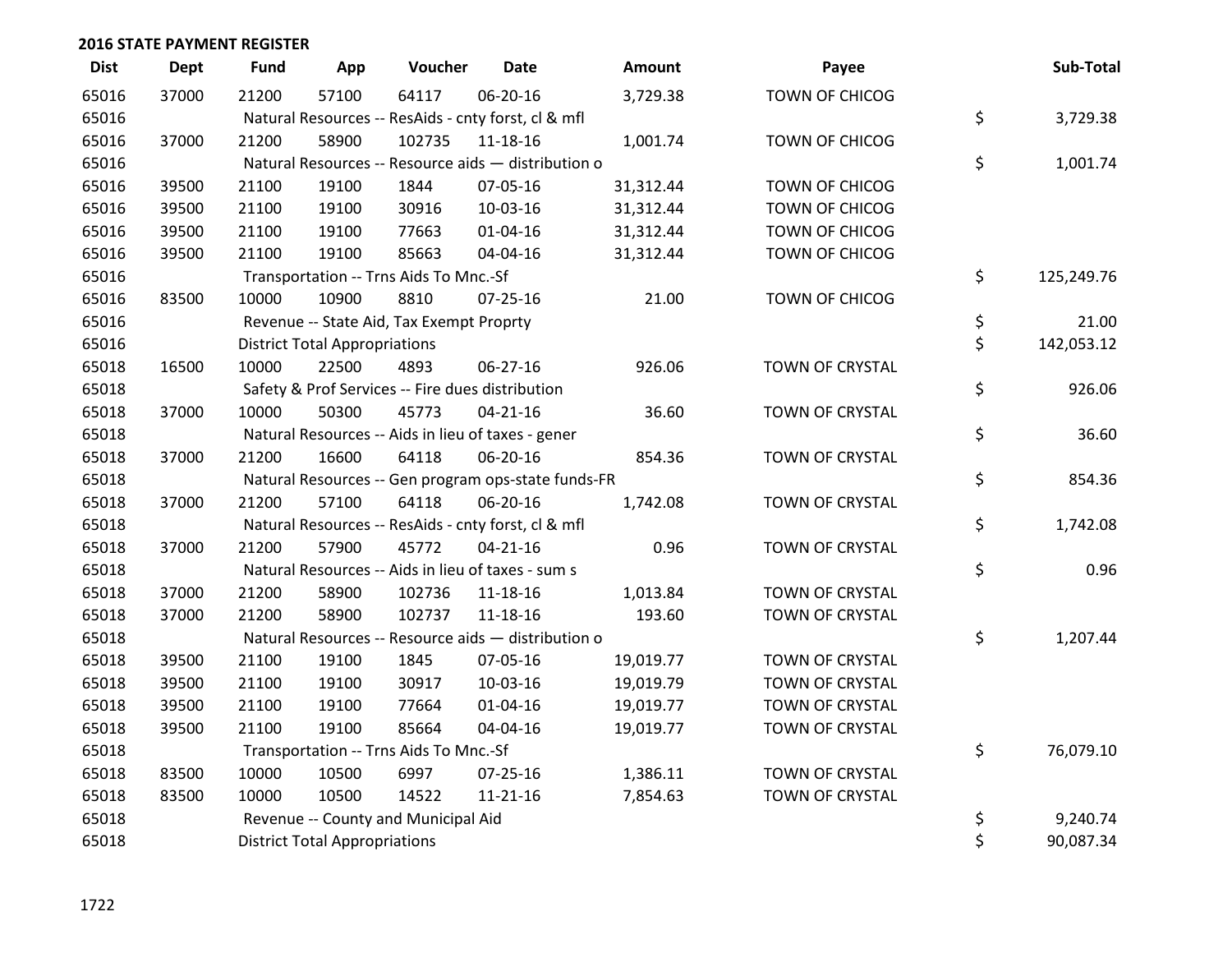| <b>Dist</b> | <b>Dept</b> | <b>Fund</b> | App                                  | Voucher                                             | <b>Date</b>    | Amount    | Payee                    | Sub-Total        |
|-------------|-------------|-------------|--------------------------------------|-----------------------------------------------------|----------------|-----------|--------------------------|------------------|
| 65020       | 16500       | 10000       | 22500                                | 5258                                                | 07-06-16       | 3,137.41  | <b>TOWN OF EVERGREEN</b> |                  |
| 65020       |             |             |                                      | Safety & Prof Services -- Fire dues distribution    |                |           |                          | \$<br>3,137.41   |
| 65020       | 37000       | 21200       | 16600                                | 64119                                               | 06-20-16       | 665.56    | <b>TOWN OF EVERGREEN</b> |                  |
| 65020       |             |             |                                      | Natural Resources -- Gen program ops-state funds-FR |                |           |                          | \$<br>665.56     |
| 65020       | 37000       | 21200       | 57100                                | 64119                                               | 06-20-16       | 309.55    | TOWN OF EVERGREEN        |                  |
| 65020       |             |             |                                      | Natural Resources -- ResAids - cnty forst, cl & mfl |                |           |                          | \$<br>309.55     |
| 65020       | 37000       | 21200       | 57900                                | 45679                                               | $04 - 21 - 16$ | 1.45      | TOWN OF EVERGREEN        |                  |
| 65020       |             |             |                                      | Natural Resources -- Aids in lieu of taxes - sum s  |                |           |                          | \$<br>1.45       |
| 65020       | 39500       | 21100       | 19100                                | 1846                                                | 07-05-16       | 27,216.72 | <b>TOWN OF EVERGREEN</b> |                  |
| 65020       | 39500       | 21100       | 19100                                | 30918                                               | 10-03-16       | 27,216.72 | TOWN OF EVERGREEN        |                  |
| 65020       | 39500       | 21100       | 19100                                | 77665                                               | 01-04-16       | 27,216.72 | TOWN OF EVERGREEN        |                  |
| 65020       | 39500       | 21100       | 19100                                | 85665                                               | 04-04-16       | 27,216.72 | TOWN OF EVERGREEN        |                  |
| 65020       |             |             |                                      | Transportation -- Trns Aids To Mnc.-Sf              |                |           |                          | \$<br>108,866.88 |
| 65020       | 83500       | 10000       | 10900                                | 8811                                                | $07 - 25 - 16$ | 3.00      | TOWN OF EVERGREEN        |                  |
| 65020       |             |             |                                      | Revenue -- State Aid, Tax Exempt Proprty            |                |           |                          | \$<br>3.00       |
| 65020       |             |             | <b>District Total Appropriations</b> |                                                     |                |           |                          | \$<br>112,983.85 |
| 65022       | 16500       | 10000       | 22500                                | 4894                                                | 06-27-16       | 357.71    | TOWN OF FROG CREEK       |                  |
| 65022       |             |             |                                      | Safety & Prof Services -- Fire dues distribution    |                |           |                          | \$<br>357.71     |
| 65022       | 37000       | 10000       | 50300                                | 45604                                               | $04 - 21 - 16$ | 80.00     | TOWN OF FROG CREEK       |                  |
| 65022       |             |             |                                      | Natural Resources -- Aids in lieu of taxes - gener  |                |           |                          | \$<br>80.00      |
| 65022       | 37000       | 21200       | 16600                                | 64120                                               | 06-20-16       | 393.64    | TOWN OF FROG CREEK       |                  |
| 65022       |             |             |                                      | Natural Resources -- Gen program ops-state funds-FR |                |           |                          | \$<br>393.64     |
| 65022       | 37000       | 21200       | 57100                                | 64120                                               | 06-20-16       | 10,792.95 | TOWN OF FROG CREEK       |                  |
| 65022       |             |             |                                      | Natural Resources -- ResAids - cnty forst, cl & mfl |                |           |                          | \$<br>10,792.95  |
| 65022       | 37000       | 21200       | 57900                                | 45605                                               | $04 - 21 - 16$ | 352.00    | TOWN OF FROG CREEK       |                  |
| 65022       |             |             |                                      | Natural Resources -- Aids in lieu of taxes - sum s  |                |           |                          | \$<br>352.00     |
| 65022       | 39500       | 21100       | 19100                                | 1847                                                | 07-05-16       | 18,986.74 | TOWN OF FROG CREEK       |                  |
| 65022       | 39500       | 21100       | 19100                                | 30919                                               | 10-03-16       | 18,986.76 | TOWN OF FROG CREEK       |                  |
| 65022       |             |             |                                      | Transportation -- Trns Aids To Mnc.-Sf              |                |           |                          | \$<br>37,973.50  |
| 65022       | 39500       | 21100       | 17400                                | 75436                                               | 03-03-16       | 37,824.15 | TREAS TN FROG CREEK      |                  |
| 65022       |             |             |                                      | Transportation -- Disastr Damag Aid Sf              |                |           |                          | \$<br>37,824.15  |
| 65022       | 39500       | 21100       | 19100                                | 77666                                               | $01 - 04 - 16$ | 18,986.74 | TOWN OF FROG CREEK       |                  |
| 65022       | 39500       | 21100       | 19100                                | 85666                                               | 04-04-16       | 18,986.74 | TOWN OF FROG CREEK       |                  |
| 65022       |             |             |                                      | Transportation -- Trns Aids To Mnc.-Sf              |                |           |                          | \$<br>37,973.48  |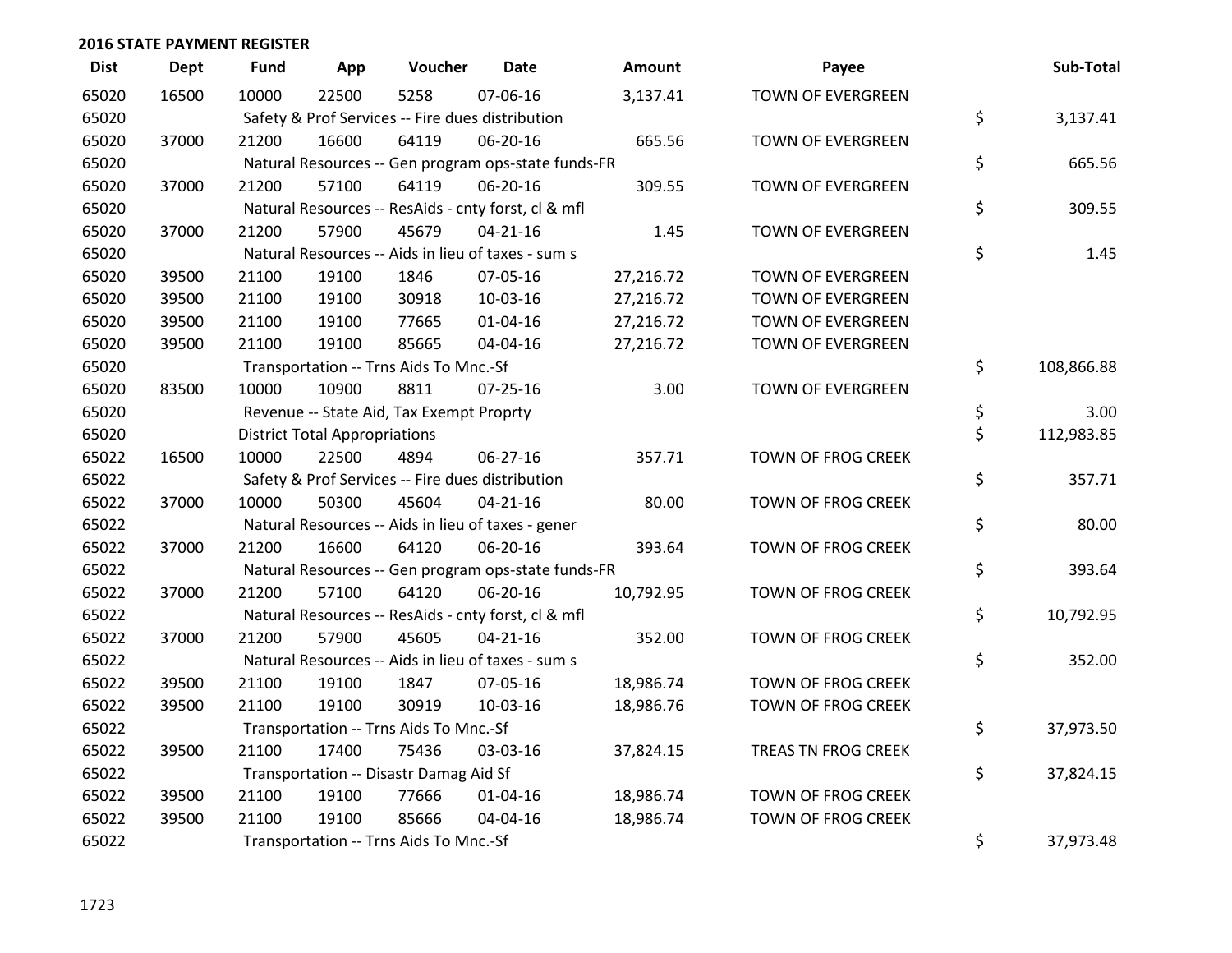| <b>Dist</b> | <b>Dept</b> | <b>Fund</b> | App                                  | Voucher                                             | <b>Date</b>    | <b>Amount</b> | Payee                     | Sub-Total        |
|-------------|-------------|-------------|--------------------------------------|-----------------------------------------------------|----------------|---------------|---------------------------|------------------|
| 65022       | 50500       | 10000       | 17400                                | 17132                                               | 04-28-16       | 35,098.00     | <b>TOWN OF FROG CREEK</b> |                  |
| 65022       |             |             |                                      | Administration -- HV trans In annual impact fee     |                |               |                           | \$<br>35,098.00  |
| 65022       | 83500       | 10000       | 10500                                | 6998                                                | 07-25-16       | 2,782.71      | TOWN OF FROG CREEK        |                  |
| 65022       | 83500       | 10000       | 10500                                | 14523                                               | 11-21-16       | 15,043.50     | TOWN OF FROG CREEK        |                  |
| 65022       |             |             |                                      | Revenue -- County and Municipal Aid                 |                |               |                           | \$<br>17,826.21  |
| 65022       | 83500       | 10000       | 10900                                | 8812                                                | $07 - 25 - 16$ | 1.00          | TOWN OF FROG CREEK        |                  |
| 65022       |             |             |                                      | Revenue -- State Aid, Tax Exempt Proprty            |                |               |                           | \$<br>1.00       |
| 65022       | 83500       | 10000       | 11000                                | 14523                                               | $11 - 21 - 16$ | 672.16        | TOWN OF FROG CREEK        |                  |
| 65022       |             |             |                                      | Revenue -- Public Utility Distribution              |                |               |                           | \$<br>672.16     |
| 65022       |             |             | <b>District Total Appropriations</b> |                                                     |                |               |                           | \$<br>179,344.80 |
| 65024       | 16500       | 10000       | 22500                                | 4895                                                | 06-27-16       | 860.58        | TOWN OF GULL LAKE         |                  |
| 65024       |             |             |                                      | Safety & Prof Services -- Fire dues distribution    |                |               |                           | \$<br>860.58     |
| 65024       | 37000       | 21200       | 16600                                | 64121                                               | 06-20-16       | 753.29        | TOWN OF GULL LAKE         |                  |
| 65024       |             |             |                                      | Natural Resources -- Gen program ops-state funds-FR |                |               |                           | \$<br>753.29     |
| 65024       | 37000       | 21200       | 57100                                | 64121                                               | 06-20-16       | 4,680.61      | TOWN OF GULL LAKE         |                  |
| 65024       |             |             |                                      | Natural Resources -- ResAids - cnty forst, cl & mfl |                |               |                           | \$<br>4,680.61   |
| 65024       | 39500       | 21100       | 19100                                | 1848                                                | 07-05-16       | 15,738.79     | TOWN OF GULL LAKE         |                  |
| 65024       | 39500       | 21100       | 19100                                | 30920                                               | 10-03-16       | 15,738.81     | TOWN OF GULL LAKE         |                  |
| 65024       | 39500       | 21100       | 19100                                | 77667                                               | $01 - 04 - 16$ | 15,738.79     | TOWN OF GULL LAKE         |                  |
| 65024       | 39500       | 21100       | 19100                                | 85667                                               | 04-04-16       | 15,738.79     | TOWN OF GULL LAKE         |                  |
| 65024       |             |             |                                      | Transportation -- Trns Aids To Mnc.-Sf              |                |               |                           | \$<br>62,955.18  |
| 65024       | 83500       | 10000       | 10500                                | 6999                                                | $07 - 25 - 16$ | 1,064.73      | TOWN OF GULL LAKE         |                  |
| 65024       | 83500       | 10000       | 10500                                | 14524                                               | $11 - 21 - 16$ | 6,033.48      | TOWN OF GULL LAKE         |                  |
| 65024       |             |             |                                      | Revenue -- County and Municipal Aid                 |                |               |                           | \$<br>7,098.21   |
| 65024       | 83500       | 10000       | 10900                                | 8813                                                | $07 - 25 - 16$ | 1.00          | TOWN OF GULL LAKE         |                  |
| 65024       |             |             |                                      | Revenue -- State Aid, Tax Exempt Proprty            |                |               |                           | \$<br>1.00       |
| 65024       |             |             | <b>District Total Appropriations</b> |                                                     |                |               |                           | \$<br>76,348.87  |
| 65026       | 16500       | 10000       | 22500                                | 4896                                                | $06 - 27 - 16$ | 4,433.31      | TOWN OF LONG LAKE         |                  |
| 65026       |             |             |                                      | Safety & Prof Services -- Fire dues distribution    |                |               |                           | \$<br>4,433.31   |
| 65026       | 37000       | 10000       | 50300                                | 28843                                               | $02 - 12 - 16$ | 68.31         | TOWN OF LONG LAKE         |                  |
| 65026       |             |             |                                      | Natural Resources -- Aids in lieu of taxes - gener  |                |               |                           | \$<br>68.31      |
| 65026       | 37000       | 21200       | 16600                                | 64122                                               | 06-20-16       | 1,741.87      | TOWN OF LONG LAKE         |                  |
| 65026       |             |             |                                      | Natural Resources -- Gen program ops-state funds-FR |                |               |                           | \$<br>1,741.87   |
| 65026       | 37000       | 21200       | 57100                                | 64122                                               | 06-20-16       | 851.43        | TOWN OF LONG LAKE         |                  |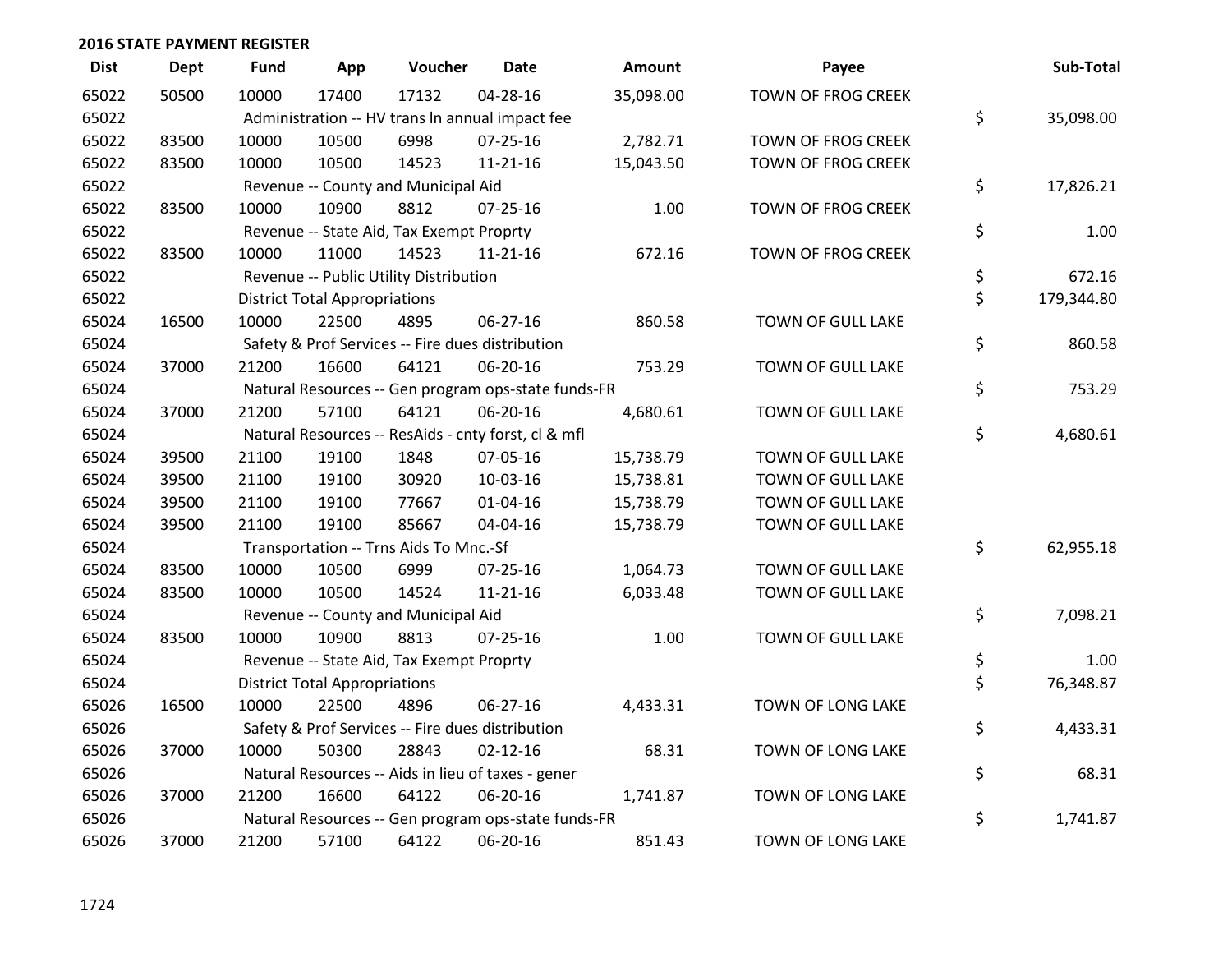| <b>Dist</b> | <b>Dept</b> | <b>Fund</b> | App                                  | Voucher                                             | <b>Date</b>    | Amount    | Payee                | Sub-Total       |
|-------------|-------------|-------------|--------------------------------------|-----------------------------------------------------|----------------|-----------|----------------------|-----------------|
| 65026       |             |             |                                      | Natural Resources -- ResAids - cnty forst, cl & mfl |                |           |                      | \$<br>851.43    |
| 65026       | 37000       | 21200       | 57900                                | 45495                                               | $04 - 21 - 16$ | 5.28      | TOWN OF LONG LAKE    |                 |
| 65026       |             |             |                                      | Natural Resources -- Aids in lieu of taxes - sum s  |                |           |                      | \$<br>5.28      |
| 65026       | 37000       | 21200       | 58900                                | 102738                                              | 11-18-16       | 1,528.02  | TOWN OF LONG LAKE    |                 |
| 65026       |             |             |                                      | Natural Resources -- Resource aids - distribution o |                |           |                      | \$<br>1,528.02  |
| 65026       | 39500       | 21100       | 19100                                | 1849                                                | 07-05-16       | 20,434.56 | TOWN OF LONG LAKE    |                 |
| 65026       | 39500       | 21100       | 19100                                | 30921                                               | 10-03-16       | 20,434.56 | TOWN OF LONG LAKE    |                 |
| 65026       | 39500       | 21100       | 19100                                | 77668                                               | $01 - 04 - 16$ | 20,434.56 | TOWN OF LONG LAKE    |                 |
| 65026       | 39500       | 21100       | 19100                                | 85668                                               | 04-04-16       | 20,434.56 | TOWN OF LONG LAKE    |                 |
| 65026       |             |             |                                      | Transportation -- Trns Aids To Mnc.-Sf              |                |           |                      | \$<br>81,738.24 |
| 65026       | 83500       | 10000       | 10500                                | 7000                                                | 07-25-16       | 1,311.06  | TOWN OF LONG LAKE    |                 |
| 65026       | 83500       | 10000       | 10500                                | 14525                                               | $11 - 21 - 16$ | 7,429.34  | TOWN OF LONG LAKE    |                 |
| 65026       |             |             |                                      | Revenue -- County and Municipal Aid                 |                |           |                      | \$<br>8,740.40  |
| 65026       | 83500       | 10000       | 10900                                | 8814                                                | $07 - 25 - 16$ | 20.00     | TOWN OF LONG LAKE    |                 |
| 65026       |             |             |                                      | Revenue -- State Aid, Tax Exempt Proprty            |                |           |                      | \$<br>20.00     |
| 65026       |             |             | <b>District Total Appropriations</b> |                                                     |                |           |                      | \$<br>99,126.86 |
| 65028       | 16500       | 10000       | 22500                                | 4897                                                | 06-27-16       | 3,842.47  | <b>TOWN OF MADGE</b> |                 |
| 65028       |             |             |                                      | Safety & Prof Services -- Fire dues distribution    |                |           |                      | \$<br>3,842.47  |
| 65028       | 37000       | 21200       | 16600                                | 64123                                               | 06-20-16       | 1,006.17  | <b>TOWN OF MADGE</b> |                 |
| 65028       |             |             |                                      | Natural Resources -- Gen program ops-state funds-FR |                |           |                      | \$<br>1,006.17  |
| 65028       | 37000       | 21200       | 57100                                | 64123                                               | 06-20-16       | 1,675.34  | TOWN OF MADGE        |                 |
| 65028       |             |             |                                      | Natural Resources -- ResAids - cnty forst, cl & mfl |                |           |                      | \$<br>1,675.34  |
| 65028       | 37000       | 21200       | 57900                                | 47040                                               | $04 - 21 - 16$ | 29.39     | <b>TOWN OF MADGE</b> |                 |
| 65028       |             |             |                                      | Natural Resources -- Aids in lieu of taxes - sum s  |                |           |                      | \$<br>29.39     |
| 65028       | 39500       | 21100       | 19100                                | 1850                                                | 07-05-16       | 18,348.16 | <b>TOWN OF MADGE</b> |                 |
| 65028       | 39500       | 21100       | 19100                                | 30922                                               | 10-03-16       | 18,348.18 | <b>TOWN OF MADGE</b> |                 |
| 65028       | 39500       | 21100       | 19100                                | 77669                                               | 01-04-16       | 18,348.16 | <b>TOWN OF MADGE</b> |                 |
| 65028       | 39500       | 21100       | 19100                                | 85669                                               | 04-04-16       | 18,348.16 | <b>TOWN OF MADGE</b> |                 |
| 65028       |             |             |                                      | Transportation -- Trns Aids To Mnc.-Sf              |                |           |                      | \$<br>73,392.66 |
| 65028       | 83500       | 10000       | 10500                                | 7001                                                | $07 - 25 - 16$ | 778.22    | <b>TOWN OF MADGE</b> |                 |
| 65028       | 83500       | 10000       | 10500                                | 14526                                               | 11-21-16       | 4,409.94  | TOWN OF MADGE        |                 |
| 65028       |             |             |                                      | Revenue -- County and Municipal Aid                 |                |           |                      | \$<br>5,188.16  |
| 65028       | 83500       | 10000       | 10900                                | 8815                                                | $07 - 25 - 16$ | 1.00      | <b>TOWN OF MADGE</b> |                 |
| 65028       |             |             |                                      | Revenue -- State Aid, Tax Exempt Proprty            |                |           |                      | \$<br>1.00      |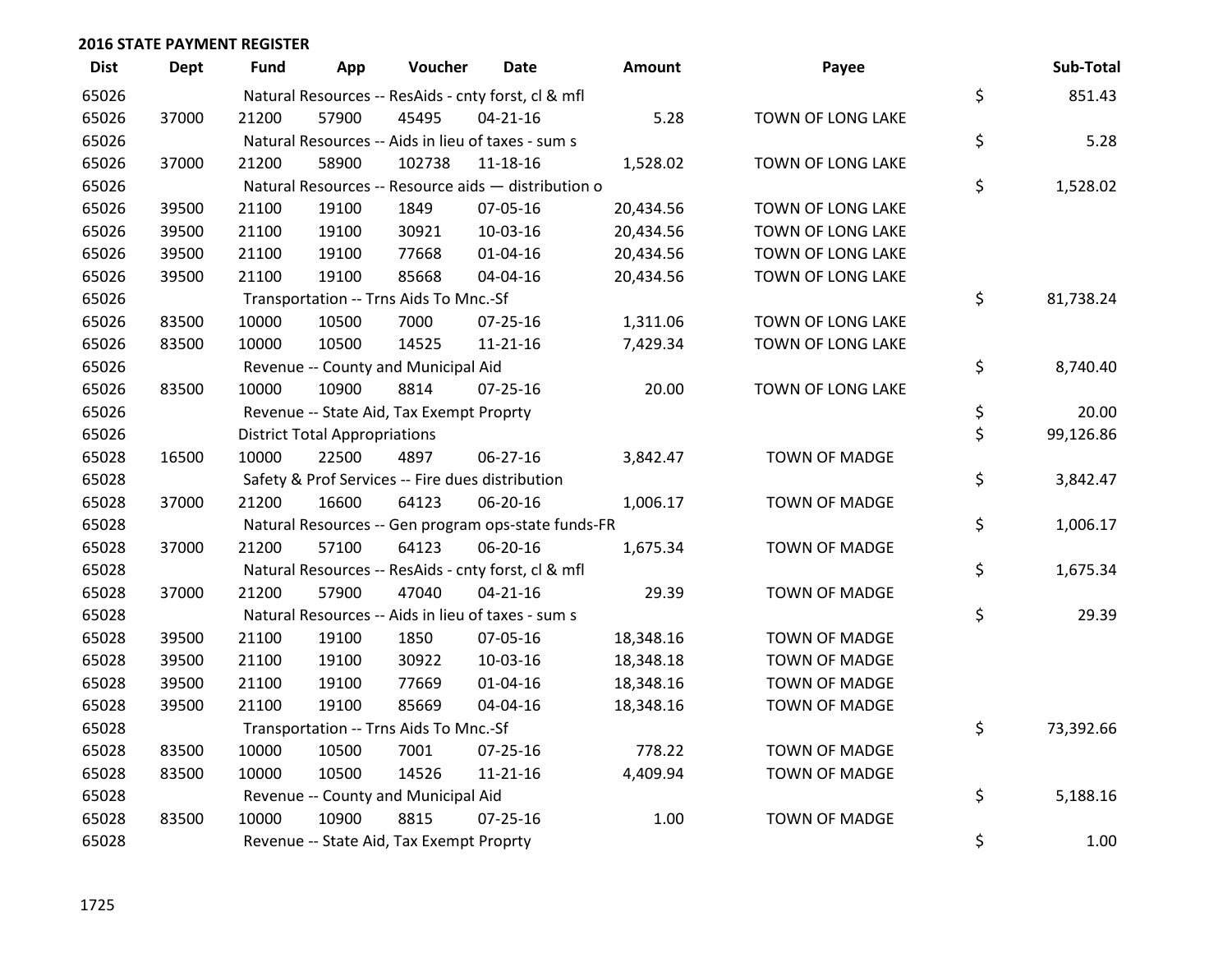| <b>Dist</b> | <b>Dept</b> | <b>Fund</b> | App                                  | Voucher                                   | <b>Date</b>                                         | Amount    | Payee                 | Sub-Total        |
|-------------|-------------|-------------|--------------------------------------|-------------------------------------------|-----------------------------------------------------|-----------|-----------------------|------------------|
| 65028       |             |             | <b>District Total Appropriations</b> |                                           |                                                     |           |                       | \$<br>85,135.19  |
| 65030       | 16500       | 10000       | 22500                                | 4898                                      | 06-27-16                                            | 9,629.78  | <b>TOWN OF MINONG</b> |                  |
| 65030       |             |             |                                      |                                           | Safety & Prof Services -- Fire dues distribution    |           |                       | \$<br>9,629.78   |
| 65030       | 37000       | 10000       | 50300                                | 30462                                     | $02 - 17 - 16$                                      | 909.08    | TOWN OF MINONG        |                  |
| 65030       | 37000       | 10000       | 50300                                | 30463                                     | $02 - 17 - 16$                                      | 41,906.88 | TOWN OF MINONG        |                  |
| 65030       |             |             |                                      |                                           | Natural Resources -- Aids in lieu of taxes - gener  |           |                       | \$<br>42,815.96  |
| 65030       | 37000       | 21200       | 16600                                | 64124                                     | 06-20-16                                            | 954.96    | <b>TOWN OF MINONG</b> |                  |
| 65030       |             |             |                                      |                                           | Natural Resources -- Gen program ops-state funds-FR |           |                       | \$<br>954.96     |
| 65030       | 37000       | 21200       | 57100                                | 64124                                     | 06-20-16                                            | 4,764.37  | <b>TOWN OF MINONG</b> |                  |
| 65030       |             |             |                                      |                                           | Natural Resources -- ResAids - cnty forst, cl & mfl |           |                       | \$<br>4,764.37   |
| 65030       | 37000       | 21200       | 57900                                | 45321                                     | $04 - 21 - 16$                                      | 119.20    | TOWN OF MINONG        |                  |
| 65030       | 37000       | 21200       | 57900                                | 45322                                     | $04 - 21 - 16$                                      | 21.38     | <b>TOWN OF MINONG</b> |                  |
| 65030       |             |             |                                      |                                           | Natural Resources -- Aids in lieu of taxes - sum s  |           |                       | \$<br>140.58     |
| 65030       | 37000       | 21200       | 58900                                | 102739                                    | 11-18-16                                            | 968.26    | <b>TOWN OF MINONG</b> |                  |
| 65030       | 37000       | 21200       | 58900                                | 102740                                    | 11-18-16                                            | 8,495.35  | <b>TOWN OF MINONG</b> |                  |
| 65030       |             |             |                                      |                                           | Natural Resources -- Resource aids - distribution o |           |                       | \$<br>9,463.61   |
| 65030       | 37000       | 21200       | 66300                                | 47293                                     | $04 - 22 - 16$                                      | 2,250.00  | <b>TOWN OF MINONG</b> |                  |
| 65030       |             |             |                                      | Natural Resources -- EA - lake protection |                                                     |           |                       | \$<br>2,250.00   |
| 65030       | 37000       | 21200       | 67800                                | 107539                                    | $11 - 15 - 16$                                      | 5,000.00  | <b>TOWN OF MINONG</b> |                  |
| 65030       | 37000       | 21200       | 67800                                | 107540                                    | $11 - 15 - 16$                                      | 2,000.00  | <b>TOWN OF MINONG</b> |                  |
| 65030       | 37000       | 21200       | 67800                                | 112965                                    | 12-12-16                                            | 1,000.00  | <b>TOWN OF MINONG</b> |                  |
| 65030       |             |             |                                      |                                           | Natural Resources -- EA - invasive aqu & lake mon   |           |                       | \$<br>8,000.00   |
| 65030       | 39500       | 21100       | 19100                                | 1851                                      | 07-05-16                                            | 62,300.08 | <b>TOWN OF MINONG</b> |                  |
| 65030       | 39500       | 21100       | 19100                                | 30923                                     | 10-03-16                                            | 62,300.10 | <b>TOWN OF MINONG</b> |                  |
| 65030       | 39500       | 21100       | 19100                                | 77670                                     | $01 - 04 - 16$                                      | 62,300.08 | <b>TOWN OF MINONG</b> |                  |
| 65030       | 39500       | 21100       | 19100                                | 85670                                     | 04-04-16                                            | 62,300.08 | <b>TOWN OF MINONG</b> |                  |
| 65030       |             |             |                                      | Transportation -- Trns Aids To Mnc.-Sf    |                                                     |           |                       | \$<br>249,200.34 |
| 65030       | 83500       | 10000       | 10500                                | 7002                                      | 07-25-16                                            | 3,101.23  | <b>TOWN OF MINONG</b> |                  |
| 65030       | 83500       | 10000       | 10500                                | 14527                                     | $11 - 21 - 16$                                      | 16,918.61 | <b>TOWN OF MINONG</b> |                  |
| 65030       |             |             |                                      | Revenue -- County and Municipal Aid       |                                                     |           |                       | \$<br>20,019.84  |
| 65030       | 83500       | 10000       | 10900                                | 8816                                      | $07 - 25 - 16$                                      | 4.00      | <b>TOWN OF MINONG</b> |                  |
| 65030       |             |             |                                      | Revenue -- State Aid, Tax Exempt Proprty  |                                                     |           |                       | \$<br>4.00       |
| 65030       | 83500       | 10000       | 11000                                | 14527                                     | $11 - 21 - 16$                                      | 662.40    | <b>TOWN OF MINONG</b> |                  |
| 65030       |             |             |                                      | Revenue -- Public Utility Distribution    |                                                     |           |                       | \$<br>662.40     |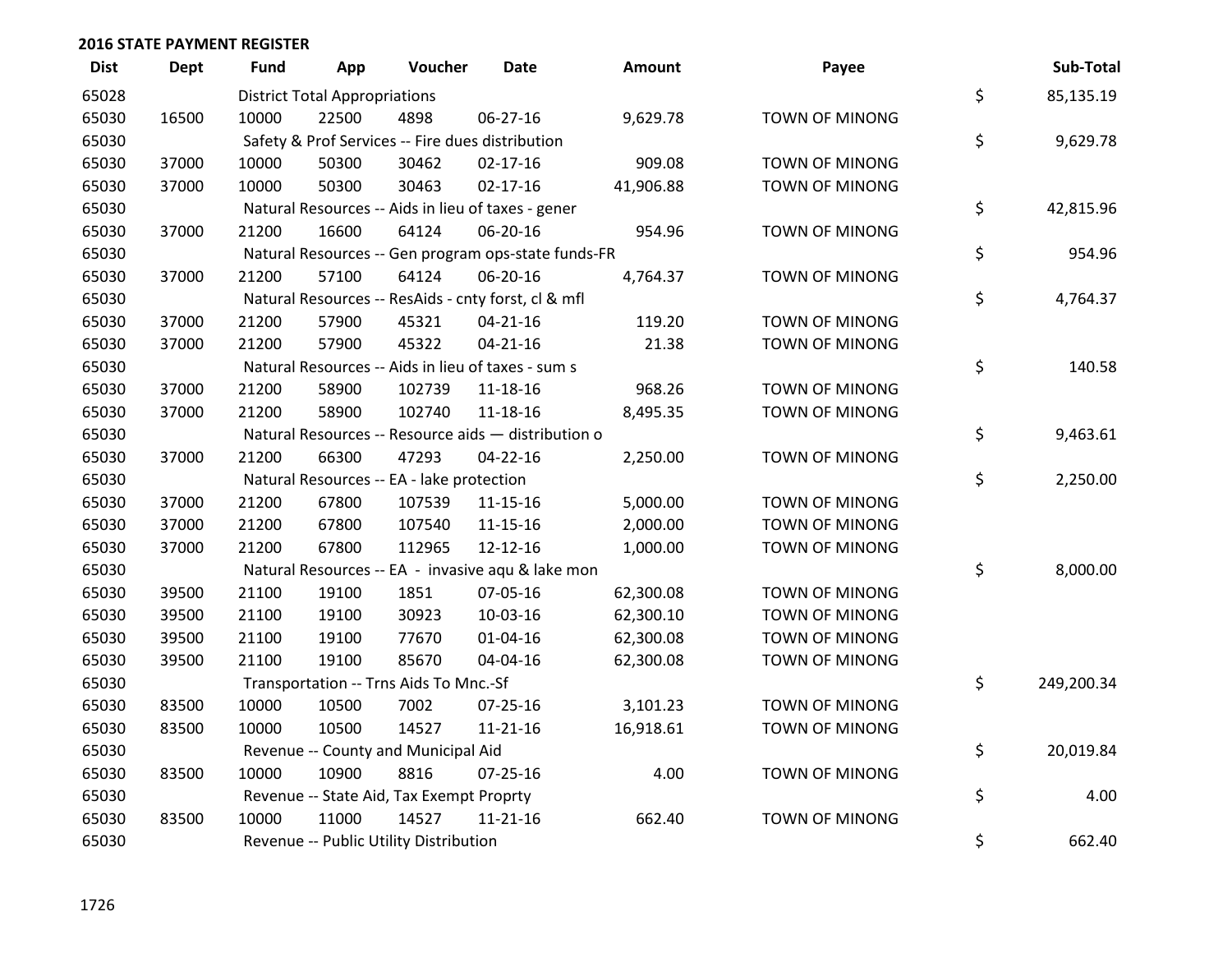| <b>Dist</b> | <b>Dept</b> | <b>Fund</b> | App                                  | Voucher                                          | <b>Date</b>                                         | <b>Amount</b> | Payee                  | Sub-Total        |
|-------------|-------------|-------------|--------------------------------------|--------------------------------------------------|-----------------------------------------------------|---------------|------------------------|------------------|
| 65030       | 83500       | 10000       | 50100                                | 2710                                             | $01-29-16$                                          | 176.80        | <b>TOWN OF MINONG</b>  |                  |
| 65030       |             |             |                                      | Revenue -- Payments for municipal svcs           |                                                     |               |                        | \$<br>176.80     |
| 65030       |             |             | <b>District Total Appropriations</b> |                                                  |                                                     |               |                        | \$<br>348,082.64 |
| 65032       | 16500       | 10000       | 22500                                | 4899                                             | 06-27-16                                            | 1,984.33      | TOWN OF SARONA         |                  |
| 65032       |             |             |                                      | Safety & Prof Services -- Fire dues distribution |                                                     |               |                        | \$<br>1,984.33   |
| 65032       | 37000       | 10000       | 50300                                | 30635                                            | $02 - 17 - 16$                                      | 1,267.04      | TOWN OF SARONA         |                  |
| 65032       | 37000       | 10000       | 50300                                | 45980                                            | $04 - 21 - 16$                                      | 209.90        | <b>TOWN OF SARONA</b>  |                  |
| 65032       |             |             |                                      |                                                  | Natural Resources -- Aids in lieu of taxes - gener  |               |                        | \$<br>1,476.94   |
| 65032       | 37000       | 21200       | 16600                                | 64125                                            | 06-20-16                                            | 1,143.86      | <b>TOWN OF SARONA</b>  |                  |
| 65032       |             |             |                                      |                                                  | Natural Resources -- Gen program ops-state funds-FR |               |                        | \$<br>1,143.86   |
| 65032       | 37000       | 21200       | 57100                                | 64125                                            | 06-20-16                                            | 1,217.91      | TOWN OF SARONA         |                  |
| 65032       |             |             |                                      |                                                  | Natural Resources -- ResAids - cnty forst, cl & mfl |               |                        | \$<br>1,217.91   |
| 65032       | 37000       | 21200       | 57900                                | 45981                                            | $04 - 21 - 16$                                      | 20.99         | TOWN OF SARONA         |                  |
| 65032       | 37000       | 21200       | 57900                                | 45982                                            | $04 - 21 - 16$                                      | 2.33          | TOWN OF SARONA         |                  |
| 65032       |             |             |                                      |                                                  | Natural Resources -- Aids in lieu of taxes - sum s  |               |                        | \$<br>23.32      |
| 65032       | 37000       | 21200       | 58900                                | 102741                                           | 11-18-16                                            | 3,765.84      | <b>TOWN OF SARONA</b>  |                  |
| 65032       |             |             |                                      |                                                  | Natural Resources -- Resource aids - distribution o |               |                        | \$<br>3,765.84   |
| 65032       | 39500       | 21100       | 19100                                | 1852                                             | 07-05-16                                            | 21,122.68     | <b>TOWN OF SARONA</b>  |                  |
| 65032       | 39500       | 21100       | 19100                                | 30924                                            | 10-03-16                                            | 21,122.70     | TOWN OF SARONA         |                  |
| 65032       | 39500       | 21100       | 19100                                | 77671                                            | 01-04-16                                            | 21,122.68     | TOWN OF SARONA         |                  |
| 65032       | 39500       | 21100       | 19100                                | 85671                                            | 04-04-16                                            | 21,122.68     | TOWN OF SARONA         |                  |
| 65032       |             |             |                                      | Transportation -- Trns Aids To Mnc.-Sf           |                                                     |               |                        | \$<br>84,490.74  |
| 65032       | 83500       | 10000       | 10500                                | 7003                                             | $07 - 25 - 16$                                      | 1,159.17      | <b>TOWN OF SARONA</b>  |                  |
| 65032       | 83500       | 10000       | 10500                                | 14528                                            | $11 - 21 - 16$                                      | 6,501.58      | <b>TOWN OF SARONA</b>  |                  |
| 65032       |             |             |                                      | Revenue -- County and Municipal Aid              |                                                     |               |                        | \$<br>7,660.75   |
| 65032       | 83500       | 10000       | 10900                                | 8817                                             | $07 - 25 - 16$                                      | 15.00         | <b>TOWN OF SARONA</b>  |                  |
| 65032       |             |             |                                      | Revenue -- State Aid, Tax Exempt Proprty         |                                                     |               |                        | \$<br>15.00      |
| 65032       | 83500       | 10000       | 11000                                | 14528                                            | $11 - 21 - 16$                                      | 58.02         | TOWN OF SARONA         |                  |
| 65032       |             |             |                                      | Revenue -- Public Utility Distribution           |                                                     |               |                        | \$<br>58.02      |
| 65032       |             |             | <b>District Total Appropriations</b> |                                                  |                                                     |               |                        | \$<br>101,836.71 |
| 65034       | 16500       | 10000       | 22500                                | 4900                                             | 06-27-16                                            | 3,039.83      | <b>TOWN OF SPOONER</b> |                  |
| 65034       |             |             |                                      | Safety & Prof Services -- Fire dues distribution |                                                     |               |                        | \$<br>3,039.83   |
| 65034       | 37000       | 10000       | 50300                                | 30929                                            | $02 - 17 - 16$                                      | 1,297.46      | <b>TOWN OF SPOONER</b> |                  |
| 65034       | 37000       | 10000       | 50300                                | 47035                                            | $04 - 21 - 16$                                      | 70.68         | <b>TOWN OF SPOONER</b> |                  |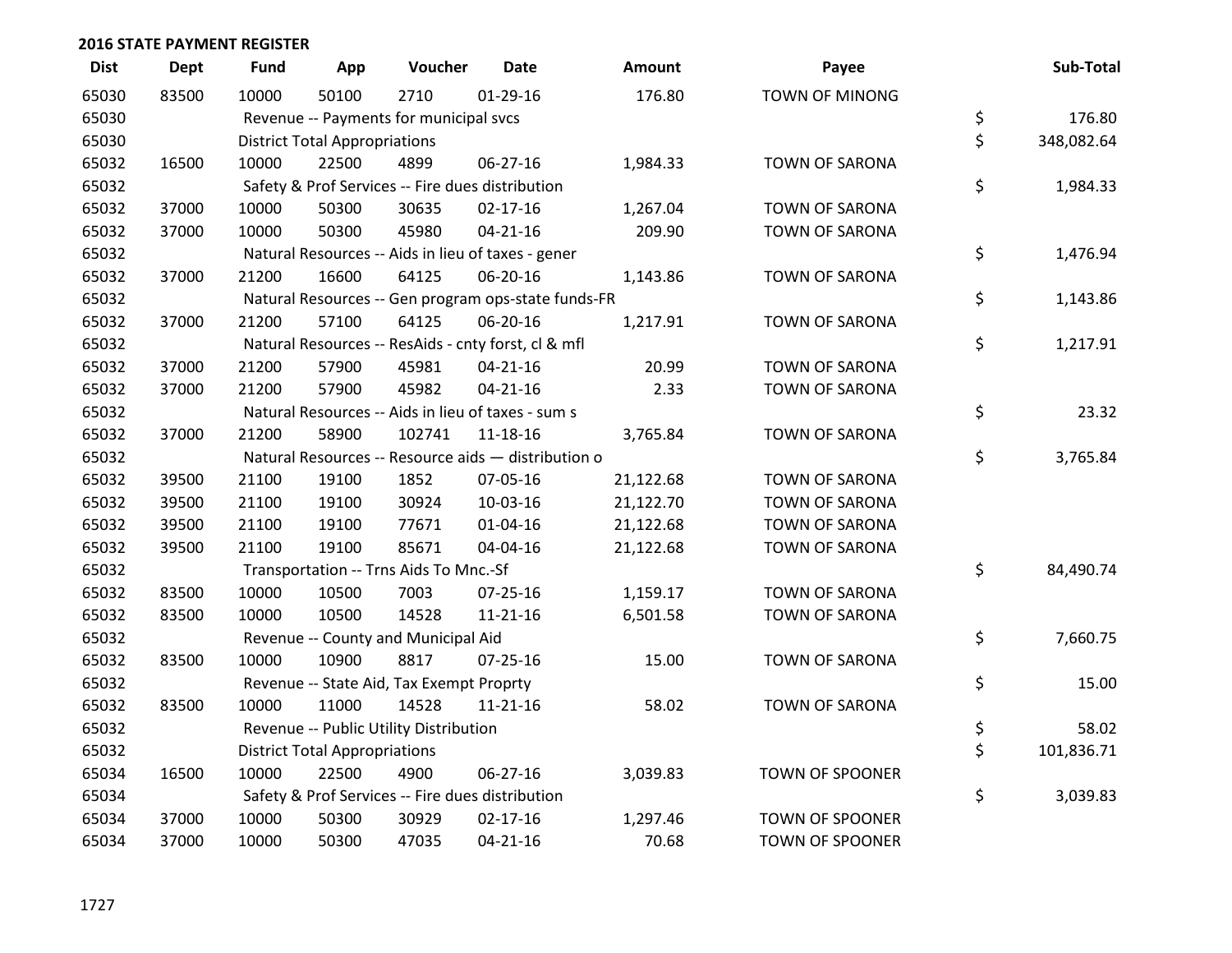| <b>Dist</b> | <b>Dept</b> | <b>Fund</b> | App                                  | Voucher                                  | <b>Date</b>                                         | <b>Amount</b> | Payee                      | Sub-Total       |
|-------------|-------------|-------------|--------------------------------------|------------------------------------------|-----------------------------------------------------|---------------|----------------------------|-----------------|
| 65034       |             |             |                                      |                                          | Natural Resources -- Aids in lieu of taxes - gener  |               |                            | \$<br>1,368.14  |
| 65034       | 37000       | 21200       | 16600                                | 64126                                    | 06-20-16                                            | 241.55        | TOWN OF SPOONER            |                 |
| 65034       |             |             |                                      |                                          | Natural Resources -- Gen program ops-state funds-FR |               |                            | \$<br>241.55    |
| 65034       | 37000       | 21200       | 57100                                | 64126                                    | 06-20-16                                            | 249.29        | <b>TOWN OF SPOONER</b>     |                 |
| 65034       |             |             |                                      |                                          | Natural Resources -- ResAids - cnty forst, cl & mfl |               |                            | \$<br>249.29    |
| 65034       | 37000       | 21200       | 57900                                | 47034                                    | $04 - 21 - 16$                                      | 5.16          | <b>TOWN OF SPOONER</b>     |                 |
| 65034       |             |             |                                      |                                          | Natural Resources -- Aids in lieu of taxes - sum s  |               |                            | \$<br>5.16      |
| 65034       | 37000       | 21200       | 58900                                | 102742                                   | $11 - 18 - 16$                                      | 1,690.87      | TOWN OF SPOONER            |                 |
| 65034       |             |             |                                      |                                          | Natural Resources -- Resource aids - distribution o |               |                            | \$<br>1,690.87  |
| 65034       | 39500       | 21100       | 19100                                | 1853                                     | 07-05-16                                            | 12,066.96     | <b>TOWN OF SPOONER</b>     |                 |
| 65034       | 39500       | 21100       | 19100                                | 30925                                    | 10-03-16                                            | 12,066.96     | <b>TOWN OF SPOONER</b>     |                 |
| 65034       | 39500       | 21100       | 19100                                | 77672                                    | $01 - 04 - 16$                                      | 12,066.96     | <b>TOWN OF SPOONER</b>     |                 |
| 65034       | 39500       | 21100       | 19100                                | 85672                                    | 04-04-16                                            | 12,066.96     | TOWN OF SPOONER            |                 |
| 65034       |             |             |                                      | Transportation -- Trns Aids To Mnc.-Sf   |                                                     |               |                            | \$<br>48,267.84 |
| 65034       | 83500       | 10000       | 10500                                | 7004                                     | $07 - 25 - 16$                                      | 1,553.99      | <b>TOWN OF SPOONER</b>     |                 |
| 65034       | 83500       | 10000       | 10500                                | 14529                                    | 11-21-16                                            | 8,545.41      | TOWN OF SPOONER            |                 |
| 65034       |             |             |                                      | Revenue -- County and Municipal Aid      |                                                     |               |                            | \$<br>10,099.40 |
| 65034       | 83500       | 10000       | 10900                                | 8818                                     | $07 - 25 - 16$                                      | 6.00          | <b>TOWN OF SPOONER</b>     |                 |
| 65034       |             |             |                                      | Revenue -- State Aid, Tax Exempt Proprty |                                                     |               |                            | \$<br>6.00      |
| 65034       | 83500       | 10000       | 11000                                | 14529                                    | 11-21-16                                            | 439.42        | TOWN OF SPOONER            |                 |
| 65034       |             |             |                                      | Revenue -- Public Utility Distribution   |                                                     |               |                            | \$<br>439.42    |
| 65034       | 83500       | 52100       | 36300                                | 3356                                     | 03-29-16                                            | 1,297.45      | <b>TOWN OF SPOONER</b>     |                 |
| 65034       |             |             |                                      | Revenue -- Lottery & Gaming Credit       |                                                     |               |                            | \$<br>1,297.45  |
| 65034       |             |             | <b>District Total Appropriations</b> |                                          |                                                     |               |                            | \$<br>66,704.95 |
| 65036       | 16500       | 10000       | 22500                                | 4901                                     | 06-27-16                                            | 1,083.47      | <b>TOWN OF SPRINGBROOK</b> |                 |
| 65036       |             |             |                                      |                                          | Safety & Prof Services -- Fire dues distribution    |               |                            | \$<br>1,083.47  |
| 65036       | 37000       | 10000       | 50300                                | 30669                                    | $02 - 17 - 16$                                      | 4,028.97      | TOWN OF SPRINGBROOK        |                 |
| 65036       | 37000       | 10000       | 50300                                | 46090                                    | $04 - 21 - 16$                                      | 34.40         | <b>TOWN OF SPRINGBROOK</b> |                 |
| 65036       |             |             |                                      |                                          | Natural Resources -- Aids in lieu of taxes - gener  |               |                            | \$<br>4,063.37  |
| 65036       | 37000       | 21200       | 16600                                | 64127                                    | 06-20-16                                            | 415.61        | <b>TOWN OF SPRINGBROOK</b> |                 |
| 65036       |             |             |                                      |                                          | Natural Resources -- Gen program ops-state funds-FR |               |                            | \$<br>415.61    |
| 65036       | 37000       | 21200       | 57100                                | 64127                                    | 06-20-16                                            | 2,709.12      | <b>TOWN OF SPRINGBROOK</b> |                 |
| 65036       |             |             |                                      |                                          | Natural Resources -- ResAids - cnty forst, cl & mfl |               |                            | \$<br>2,709.12  |
| 65036       | 37000       | 21200       | 57900                                | 46089                                    | $04 - 21 - 16$                                      | 3.44          | <b>TOWN OF SPRINGBROOK</b> |                 |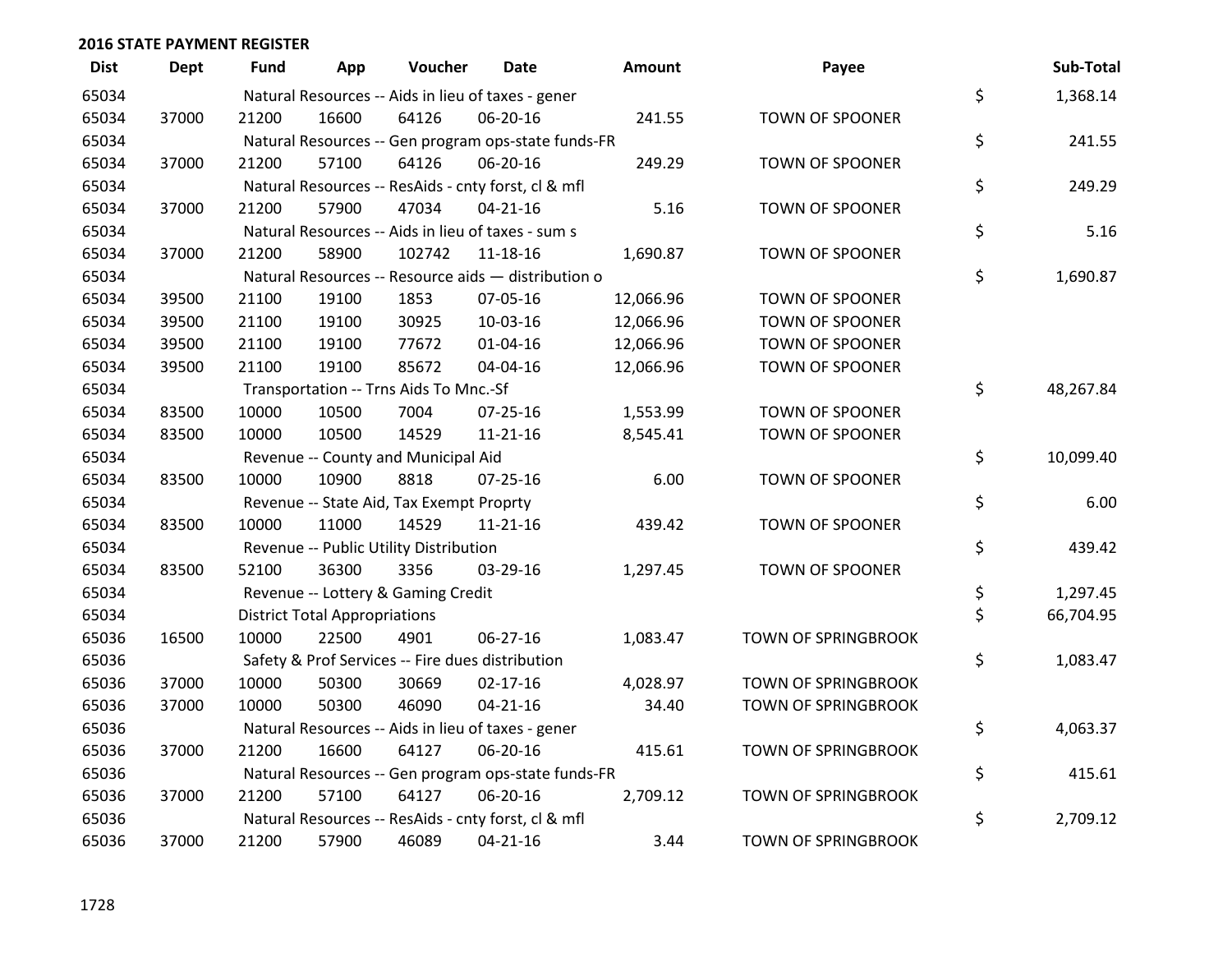| <b>Dist</b> | Dept  | Fund  | App                                  | Voucher                                  | <b>Date</b>                                         | <b>Amount</b> | Payee                      | Sub-Total        |
|-------------|-------|-------|--------------------------------------|------------------------------------------|-----------------------------------------------------|---------------|----------------------------|------------------|
| 65036       |       |       |                                      |                                          | Natural Resources -- Aids in lieu of taxes - sum s  |               |                            | \$<br>3.44       |
| 65036       | 37000 | 21200 | 58900                                | 102743                                   | 11-18-16                                            | 2,891.02      | TOWN OF SPRINGBROOK        |                  |
| 65036       |       |       |                                      |                                          | Natural Resources -- Resource aids - distribution o |               |                            | \$<br>2,891.02   |
| 65036       | 39500 | 21100 | 19100                                | 1854                                     | 07-05-16                                            | 18,524.32     | <b>TOWN OF SPRINGBROOK</b> |                  |
| 65036       | 39500 | 21100 | 19100                                | 30926                                    | 10-03-16                                            | 18,524.34     | TOWN OF SPRINGBROOK        |                  |
| 65036       | 39500 | 21100 | 19100                                | 77673                                    | $01 - 04 - 16$                                      | 18,524.32     | TOWN OF SPRINGBROOK        |                  |
| 65036       | 39500 | 21100 | 19100                                | 85673                                    | 04-04-16                                            | 18,524.32     | TOWN OF SPRINGBROOK        |                  |
| 65036       |       |       |                                      | Transportation -- Trns Aids To Mnc.-Sf   |                                                     |               |                            | \$<br>74,097.30  |
| 65036       | 83500 | 10000 | 10500                                | 7005                                     | $07 - 25 - 16$                                      | 3,721.24      | TOWN OF SPRINGBROOK        |                  |
| 65036       | 83500 | 10000 | 10500                                | 14530                                    | $11 - 21 - 16$                                      | 21,087.03     | TOWN OF SPRINGBROOK        |                  |
| 65036       |       |       |                                      | Revenue -- County and Municipal Aid      |                                                     |               |                            | \$<br>24,808.27  |
| 65036       | 83500 | 10000 | 10900                                | 8819                                     | $07 - 25 - 16$                                      | 1.00          | TOWN OF SPRINGBROOK        |                  |
| 65036       |       |       |                                      | Revenue -- State Aid, Tax Exempt Proprty |                                                     |               |                            | \$<br>1.00       |
| 65036       |       |       | <b>District Total Appropriations</b> |                                          |                                                     |               |                            | \$<br>110,072.60 |
| 65038       | 16500 | 10000 | 22500                                | 5259                                     | 07-07-16                                            | 462.83        | TOWN OF STINNETT           |                  |
| 65038       |       |       |                                      |                                          | Safety & Prof Services -- Fire dues distribution    |               |                            | \$<br>462.83     |
| 65038       | 37000 | 10000 | 50300                                | 30617                                    | $02 - 17 - 16$                                      | 233.50        | TOWN OF STINNETT           |                  |
| 65038       |       |       |                                      |                                          | Natural Resources -- Aids in lieu of taxes - gener  |               |                            | \$<br>233.50     |
| 65038       | 37000 | 21200 | 16600                                | 64128                                    | 06-20-16                                            | 44.06         | TOWN OF STINNETT           |                  |
| 65038       |       |       |                                      |                                          | Natural Resources -- Gen program ops-state funds-FR |               |                            | \$<br>44.06      |
| 65038       | 37000 | 21200 | 57100                                | 64128                                    | 06-20-16                                            | 4,536.91      | TOWN OF STINNETT           |                  |
| 65038       |       |       |                                      |                                          | Natural Resources -- ResAids - cnty forst, cl & mfl |               |                            | \$<br>4,536.91   |
| 65038       | 39500 | 21100 | 19100                                | 1855                                     | 07-05-16                                            | 10,740.25     | TOWN OF STINNETT           |                  |
| 65038       | 39500 | 21100 | 19100                                | 30927                                    | 10-03-16                                            | 10,740.27     | TOWN OF STINNETT           |                  |
| 65038       | 39500 | 21100 | 19100                                | 77674                                    | 01-04-16                                            | 10,740.25     | TOWN OF STINNETT           |                  |
| 65038       | 39500 | 21100 | 19100                                | 85674                                    | 04-04-16                                            | 10,740.25     | TOWN OF STINNETT           |                  |
| 65038       |       |       |                                      | Transportation -- Trns Aids To Mnc.-Sf   |                                                     |               |                            | \$<br>42,961.02  |
| 65038       | 50500 | 10000 | 17400                                | 17133                                    | 04-28-16                                            | 35,537.00     | TOWN OF STINNETT           |                  |
| 65038       |       |       |                                      |                                          | Administration -- HV trans In annual impact fee     |               |                            | \$<br>35,537.00  |
| 65038       | 83500 | 10000 | 10500                                | 7006                                     | 07-25-16                                            | 3,151.48      | TOWN OF STINNETT           |                  |
| 65038       | 83500 | 10000 | 10500                                | 14531                                    | $11 - 21 - 16$                                      | 17,858.40     | TOWN OF STINNETT           |                  |
| 65038       |       |       |                                      | Revenue -- County and Municipal Aid      |                                                     |               |                            | \$<br>21,009.88  |
| 65038       |       |       | <b>District Total Appropriations</b> |                                          |                                                     |               |                            | \$<br>104,785.20 |
| 65040       | 16500 | 10000 | 22500                                | 4902                                     | $06 - 27 - 16$                                      | 1,775.09      | TOWN OF STONE LAKE         |                  |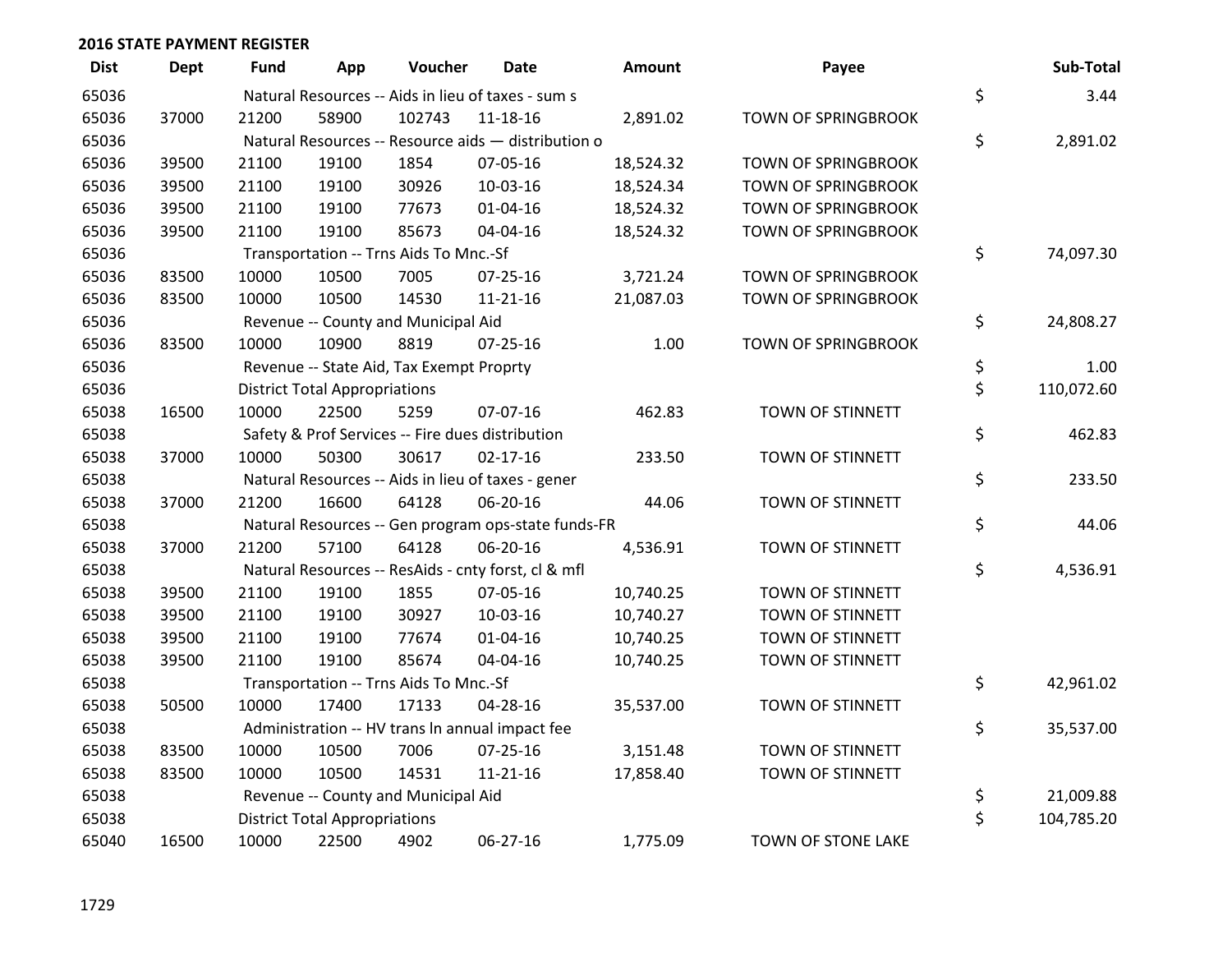| <b>Dist</b> | <b>Dept</b> | <b>Fund</b> | App                                  | Voucher                                             | <b>Date</b>    | Amount    | Payee              | Sub-Total        |
|-------------|-------------|-------------|--------------------------------------|-----------------------------------------------------|----------------|-----------|--------------------|------------------|
| 65040       |             |             |                                      | Safety & Prof Services -- Fire dues distribution    |                |           |                    | \$<br>1,775.09   |
| 65040       | 37000       | 10000       | 50300                                | 45834                                               | $04 - 21 - 16$ | 37.20     | TOWN OF STONE LAKE |                  |
| 65040       |             |             |                                      | Natural Resources -- Aids in lieu of taxes - gener  |                |           |                    | \$<br>37.20      |
| 65040       | 37000       | 21200       | 16600                                | 64129                                               | 06-20-16       | 643.72    | TOWN OF STONE LAKE |                  |
| 65040       |             |             |                                      | Natural Resources -- Gen program ops-state funds-FR |                |           |                    | \$<br>643.72     |
| 65040       | 37000       | 21200       | 57100                                | 64129                                               | 06-20-16       | 2,431.62  | TOWN OF STONE LAKE |                  |
| 65040       |             |             |                                      | Natural Resources -- ResAids - cnty forst, cl & mfl |                |           |                    | \$<br>2,431.62   |
| 65040       | 37000       | 21200       | 58900                                | 102744                                              | 11-18-16       | 3,184.26  | TOWN OF STONE LAKE |                  |
| 65040       |             |             |                                      | Natural Resources -- Resource aids - distribution o |                |           |                    | \$<br>3,184.26   |
| 65040       | 37000       | 21200       | 67800                                | 115798                                              | 12-23-16       | 743.43    | TOWN OF STONE LAKE |                  |
| 65040       |             |             |                                      | Natural Resources -- EA - invasive aqu & lake mon   |                |           |                    | \$<br>743.43     |
| 65040       | 39500       | 21100       | 19100                                | 1856                                                | 07-05-16       | 20,996.07 | TOWN OF STONE LAKE |                  |
| 65040       | 39500       | 21100       | 19100                                | 30928                                               | 10-03-16       | 20,996.07 | TOWN OF STONE LAKE |                  |
| 65040       | 39500       | 21100       | 19100                                | 77675                                               | $01 - 04 - 16$ | 20,996.07 | TOWN OF STONE LAKE |                  |
| 65040       | 39500       | 21100       | 19100                                | 85675                                               | 04-04-16       | 20,996.07 | TOWN OF STONE LAKE |                  |
| 65040       |             |             |                                      | Transportation -- Trns Aids To Mnc.-Sf              |                |           |                    | \$<br>83,984.28  |
| 65040       | 83500       | 10000       | 10500                                | 7007                                                | 07-25-16       | 1,084.33  | TOWN OF STONE LAKE |                  |
| 65040       | 83500       | 10000       | 10500                                | 14532                                               | $11 - 21 - 16$ | 6,144.53  | TOWN OF STONE LAKE |                  |
| 65040       |             |             |                                      | Revenue -- County and Municipal Aid                 |                |           |                    | \$<br>7,228.86   |
| 65040       | 83500       | 10000       | 10900                                | 8820                                                | 07-25-16       | 4.00      | TOWN OF STONE LAKE |                  |
| 65040       |             |             |                                      | Revenue -- State Aid, Tax Exempt Proprty            |                |           |                    | \$<br>4.00       |
| 65040       |             |             | <b>District Total Appropriations</b> |                                                     |                |           |                    | \$<br>100,032.46 |
| 65042       | 16500       | 10000       | 22500                                | 4903                                                | 06-27-16       | 3,611.50  | TOWN OF TREGO      |                  |
| 65042       |             |             |                                      | Safety & Prof Services -- Fire dues distribution    |                |           |                    | \$<br>3,611.50   |
| 65042       | 37000       | 21200       | 16600                                | 64130                                               | 06-20-16       | 762.38    | TOWN OF TREGO      |                  |
| 65042       |             |             |                                      | Natural Resources -- Gen program ops-state funds-FR |                |           |                    | \$<br>762.38     |
| 65042       | 37000       | 21200       | 57100                                | 64130                                               | 06-20-16       | 601.04    | TOWN OF TREGO      |                  |
| 65042       |             |             |                                      | Natural Resources -- ResAids - cnty forst, cl & mfl |                |           |                    | \$<br>601.04     |
| 65042       | 37000       | 21200       | 57900                                | 46699                                               | 04-22-16       | 159.32    | TOWN OF TREGO      |                  |
| 65042       |             |             |                                      | Natural Resources -- Aids in lieu of taxes - sum s  |                |           |                    | \$<br>159.32     |
| 65042       | 39500       | 21100       | 19100                                | 1857                                                | 07-05-16       | 28,191.10 | TOWN OF TREGO      |                  |
| 65042       | 39500       | 21100       | 19100                                | 30929                                               | 10-03-16       | 28,191.12 | TOWN OF TREGO      |                  |
| 65042       | 39500       | 21100       | 19100                                | 77676                                               | $01 - 04 - 16$ | 28,191.10 | TOWN OF TREGO      |                  |
| 65042       | 39500       | 21100       | 19100                                | 85676                                               | 04-04-16       | 28,191.10 | TOWN OF TREGO      |                  |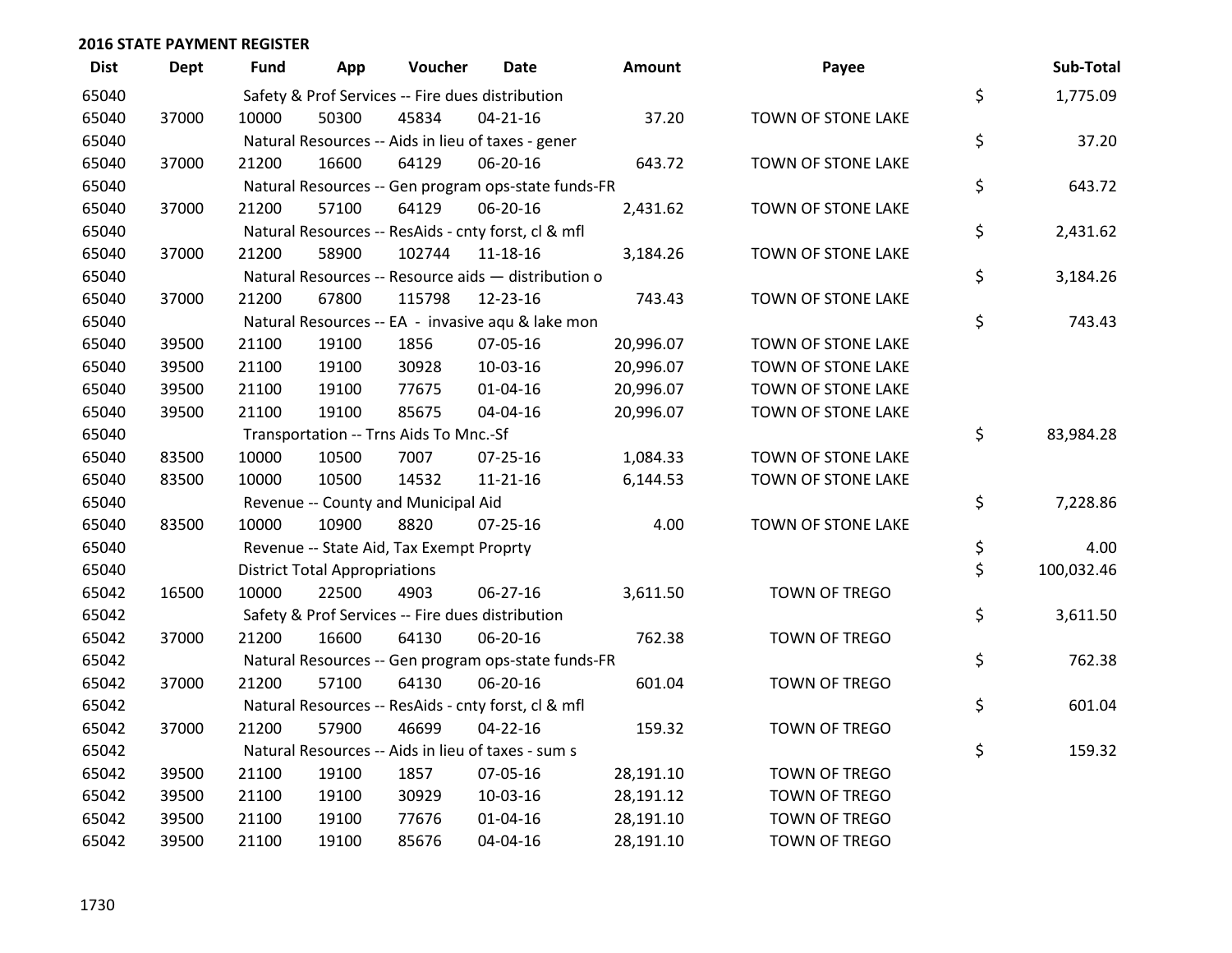| <b>Dist</b> | <b>Dept</b> | <b>Fund</b> | App                                  | Voucher                                  | <b>Date</b>                                        | <b>Amount</b> | Payee                       | Sub-Total        |
|-------------|-------------|-------------|--------------------------------------|------------------------------------------|----------------------------------------------------|---------------|-----------------------------|------------------|
| 65042       |             |             |                                      | Transportation -- Trns Aids To Mnc.-Sf   |                                                    |               |                             | \$<br>112,764.42 |
| 65042       | 83500       | 10000       | 10500                                | 7008                                     | 07-25-16                                           | 1,739.71      | TOWN OF TREGO               |                  |
| 65042       | 83500       | 10000       | 10500                                | 14533                                    | 11-21-16                                           | 8,129.23      | TOWN OF TREGO               |                  |
| 65042       |             |             |                                      | Revenue -- County and Municipal Aid      |                                                    |               |                             | \$<br>9,868.94   |
| 65042       | 83500       | 10000       | 10900                                | 8821                                     | $07 - 25 - 16$                                     | 3.00          | TOWN OF TREGO               |                  |
| 65042       |             |             |                                      | Revenue -- State Aid, Tax Exempt Proprty |                                                    |               |                             | \$<br>3.00       |
| 65042       | 83500       | 10000       | 11000                                | 14533                                    | $11 - 21 - 16$                                     | 1,726.51      | TOWN OF TREGO               |                  |
| 65042       |             |             |                                      | Revenue -- Public Utility Distribution   |                                                    |               |                             | \$<br>1,726.51   |
| 65042       |             |             | <b>District Total Appropriations</b> |                                          |                                                    |               |                             | \$<br>129,497.11 |
| 65106       | 16500       | 10000       | 22500                                | 4904                                     | 06-27-16                                           | 1,127.94      | VILLAGE OF BIRCHWOOD        |                  |
| 65106       |             |             |                                      |                                          | Safety & Prof Services -- Fire dues distribution   |               |                             | \$<br>1,127.94   |
| 65106       | 37000       | 10000       | 50300                                | 28808                                    | $02 - 12 - 16$                                     | 1,113.98      | VILLAGE OF BIRCHWOOD        |                  |
| 65106       |             |             |                                      |                                          | Natural Resources -- Aids in lieu of taxes - gener |               |                             | \$<br>1,113.98   |
| 65106       | 39500       | 21100       | 18500                                | 37505                                    | $10 - 18 - 16$                                     | 3,948.62      | VILLAGE OF BIRCHWOOD        |                  |
| 65106       |             |             |                                      | Transportation -- Hwy Sfty Loc Aid Ffd   |                                                    |               |                             | \$<br>3,948.62   |
| 65106       | 39500       | 21100       | 19100                                | 1858                                     | 07-05-16                                           | 5,105.51      | VILLAGE OF BIRCHWOOD        |                  |
| 65106       | 39500       | 21100       | 19100                                | 30930                                    | 10-03-16                                           | 5,105.52      | VILLAGE OF BIRCHWOOD        |                  |
| 65106       | 39500       | 21100       | 19100                                | 77677                                    | $01 - 04 - 16$                                     | 5,105.51      | VILLAGE OF BIRCHWOOD        |                  |
| 65106       | 39500       | 21100       | 19100                                | 85677                                    | 04-04-16                                           | 5,105.51      | VILLAGE OF BIRCHWOOD        |                  |
| 65106       |             |             |                                      | Transportation -- Trns Aids To Mnc.-Sf   |                                                    |               |                             | \$<br>20,422.05  |
| 65106       | 50500       | 10000       | 74300                                | 7374                                     | $01 - 25 - 16$                                     | 168,534.37    | VILLAGE OF BIRCHWOOD        |                  |
| 65106       | 50500       | 10000       | 74300                                | 16089                                    | $04-19-16$                                         | 182,215.63    | <b>VILLAGE OF BIRCHWOOD</b> |                  |
| 65106       | 50500       | 10000       | 74300                                | 23670                                    | $07-13-16$                                         | 55,000.00     | VILLAGE OF BIRCHWOOD        |                  |
| 65106       | 50500       | 10000       | 74300                                | 35586                                    | 12-01-16                                           | 9,912.37      | VILLAGE OF BIRCHWOOD        |                  |
| 65106       |             |             |                                      |                                          | Administration -- Federal aid, local assistance    |               |                             | \$<br>415,662.37 |
| 65106       | 83500       | 10000       | 10500                                | 7009                                     | 07-25-16                                           | 19,252.28     | VILLAGE OF BIRCHWOOD        |                  |
| 65106       | 83500       | 10000       | 10500                                | 14534                                    | $11 - 21 - 16$                                     | 101,043.56    | VILLAGE OF BIRCHWOOD        |                  |
| 65106       |             |             |                                      | Revenue -- County and Municipal Aid      |                                                    |               |                             | \$<br>120,295.84 |
| 65106       | 83500       | 10000       | 10900                                | 8822                                     | $07 - 25 - 16$                                     | 319.00        | <b>VILLAGE OF BIRCHWOOD</b> |                  |
| 65106       | 83500       | 10000       | 10900                                | 9884                                     | $07 - 25 - 16$                                     | 203.00        | VILLAGE OF BIRCHWOOD        |                  |
| 65106       |             |             |                                      | Revenue -- State Aid, Tax Exempt Proprty |                                                    |               |                             | \$<br>522.00     |
| 65106       |             |             | <b>District Total Appropriations</b> |                                          |                                                    |               |                             | \$<br>563,092.80 |
| 65151       | 16500       | 10000       | 22500                                | 4905                                     | $06 - 27 - 16$                                     | 1,602.07      | MINONG, VILLAGE OF          |                  |
| 65151       |             |             |                                      |                                          | Safety & Prof Services -- Fire dues distribution   |               |                             | \$<br>1,602.07   |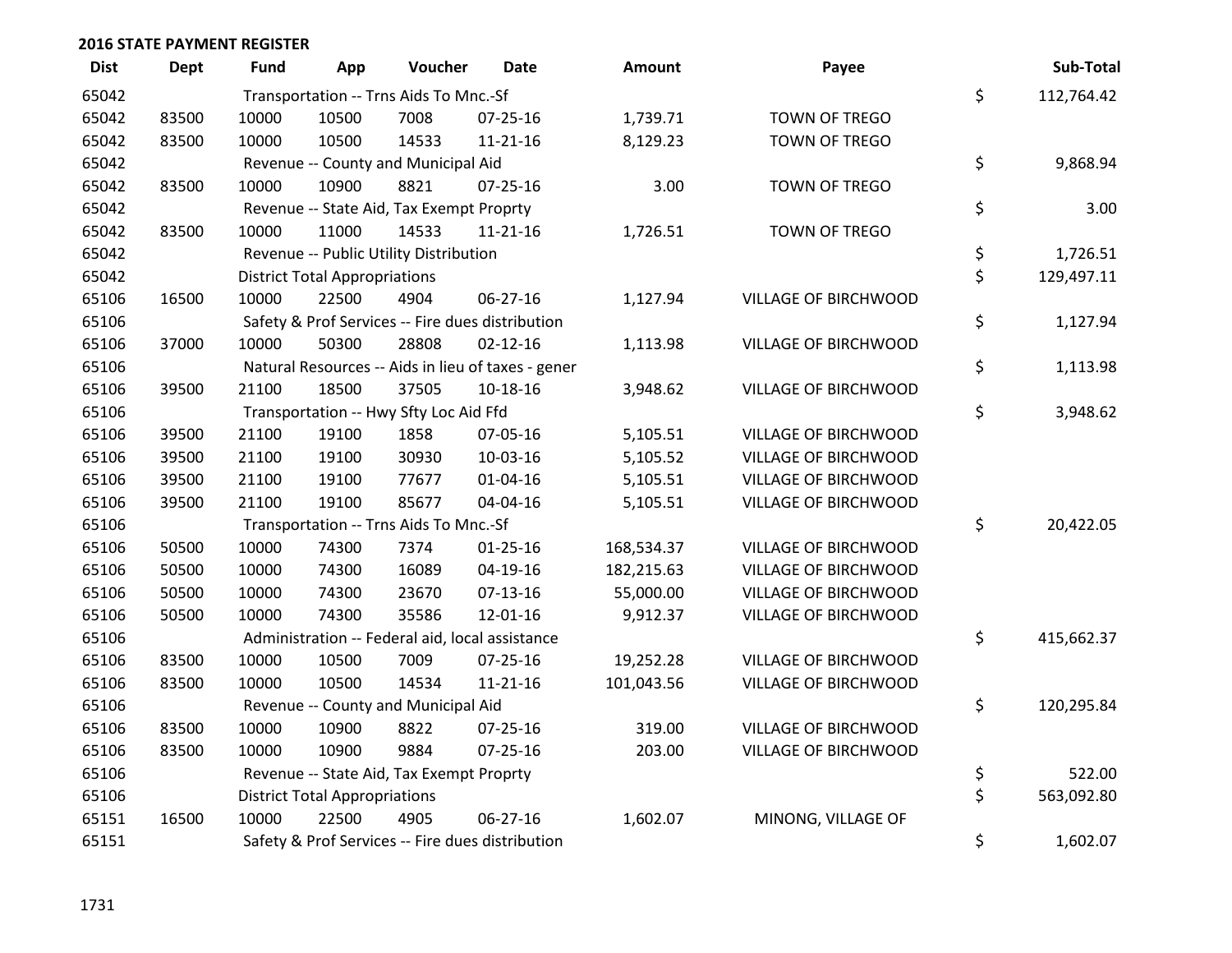| <b>Dist</b> | <b>Dept</b> | <b>Fund</b> | App                                  | Voucher                                         | Date                                               | <b>Amount</b> | Payee                    | Sub-Total        |
|-------------|-------------|-------------|--------------------------------------|-------------------------------------------------|----------------------------------------------------|---------------|--------------------------|------------------|
| 65151       | 37000       | 10000       | 50300                                | 29344                                           | $02 - 12 - 16$                                     | 96.73         | MINONG, VILLAGE OF       |                  |
| 65151       | 37000       | 10000       | 50300                                | 29345                                           | $02 - 12 - 16$                                     | 209.01        | MINONG, VILLAGE OF       |                  |
| 65151       |             |             |                                      |                                                 | Natural Resources -- Aids in lieu of taxes - gener |               |                          | \$<br>305.74     |
| 65151       | 37000       | 21200       | 57900                                | 46997                                           | $04 - 21 - 16$                                     | 6.05          | MINONG, VILLAGE OF       |                  |
| 65151       |             |             |                                      |                                                 | Natural Resources -- Aids in lieu of taxes - sum s |               |                          | \$<br>6.05       |
| 65151       | 39500       | 21100       | 19100                                | 1859                                            | 07-05-16                                           | 12,283.53     | MINONG, VILLAGE OF       |                  |
| 65151       | 39500       | 21100       | 19100                                | 30931                                           | 10-03-16                                           | 12,283.53     | MINONG, VILLAGE OF       |                  |
| 65151       | 39500       | 21100       | 19100                                | 77678                                           | $01 - 04 - 16$                                     | 12,283.53     | <b>VILLAGE OF MINONG</b> |                  |
| 65151       | 39500       | 21100       | 19100                                | 85678                                           | 04-04-16                                           | 12,283.53     | <b>VILLAGE OF MINONG</b> |                  |
| 65151       |             |             |                                      | Transportation -- Trns Aids To Mnc.-Sf          |                                                    |               |                          | \$<br>49,134.12  |
| 65151       | 43500       | 10000       | 11900                                | 72350                                           | 09-02-16                                           | 5,174.27      | MINONG, VILLAGE OF       |                  |
| 65151       |             |             |                                      |                                                 | Health Services -- Emergency medical services, ai  |               |                          | \$<br>5,174.27   |
| 65151       | 45500       | 10000       | 23100                                | 18689                                           | $10-31-16$                                         | 480.00        | MINONG, VILLAGE OF       |                  |
| 65151       |             |             |                                      | Justice -- Law enforcement train, local         |                                                    |               |                          | \$<br>480.00     |
| 65151       | 50500       | 10000       | 74300                                | 29308                                           | 09-21-16                                           | 142,253.12    | MINONG, VILLAGE OF       |                  |
| 65151       | 50500       | 10000       | 74300                                | 29528                                           | 09-21-16                                           | 38,754.38     | MINONG, VILLAGE OF       |                  |
| 65151       | 50500       | 10000       | 74300                                | 37693                                           | 12-27-16                                           | 6,330.75      | MINONG, VILLAGE OF       |                  |
| 65151       |             |             |                                      | Administration -- Federal aid, local assistance |                                                    |               |                          | \$<br>187,338.25 |
| 65151       | 83500       | 10000       | 10500                                | 7010                                            | 07-25-16                                           | 23,707.49     | MINONG, VILLAGE OF       |                  |
| 65151       | 83500       | 10000       | 10500                                | 14535                                           | $11 - 21 - 16$                                     | 132,342.44    | MINONG, VILLAGE OF       |                  |
| 65151       |             |             |                                      | Revenue -- County and Municipal Aid             |                                                    |               |                          | \$<br>156,049.93 |
| 65151       | 83500       | 10000       | 10900                                | 8823                                            | 07-25-16                                           | 14,406.00     | MINONG, VILLAGE OF       |                  |
| 65151       | 83500       | 10000       | 10900                                | 9885                                            | $07 - 25 - 16$                                     | 275.00        | MINONG, VILLAGE OF       |                  |
| 65151       |             |             |                                      | Revenue -- State Aid, Tax Exempt Proprty        |                                                    |               |                          | \$<br>14,681.00  |
| 65151       | 83500       | 10000       | 50100                                | 2711                                            | $01-29-16$                                         | 478.19        | MINONG, VILLAGE OF       |                  |
| 65151       |             |             |                                      | Revenue -- Payments for municipal svcs          |                                                    |               |                          | \$<br>478.19     |
| 65151       |             |             | <b>District Total Appropriations</b> |                                                 |                                                    |               |                          | \$<br>415,249.62 |
| 65281       | 16500       | 10000       | 22500                                | 4906                                            | 06-27-16                                           | 5,555.24      | <b>CITY OF SPOONER</b>   |                  |
| 65281       |             |             |                                      |                                                 | Safety & Prof Services -- Fire dues distribution   |               |                          | \$<br>5,555.24   |
| 65281       | 37000       | 10000       | 50300                                | 29118                                           | $02 - 12 - 16$                                     | 2,350.07      | <b>CITY OF SPOONER</b>   |                  |
| 65281       | 37000       | 10000       | 50300                                | 29119                                           | $02 - 12 - 16$                                     | 132.31        | <b>CITY OF SPOONER</b>   |                  |
| 65281       |             |             |                                      |                                                 | Natural Resources -- Aids in lieu of taxes - gener |               |                          | \$<br>2,482.38   |
| 65281       | 37000       | 21200       | 57900                                | 46259                                           | $04 - 21 - 16$                                     | 86.55         | <b>CITY OF SPOONER</b>   |                  |
| 65281       |             |             |                                      |                                                 | Natural Resources -- Aids in lieu of taxes - sum s |               |                          | \$<br>86.55      |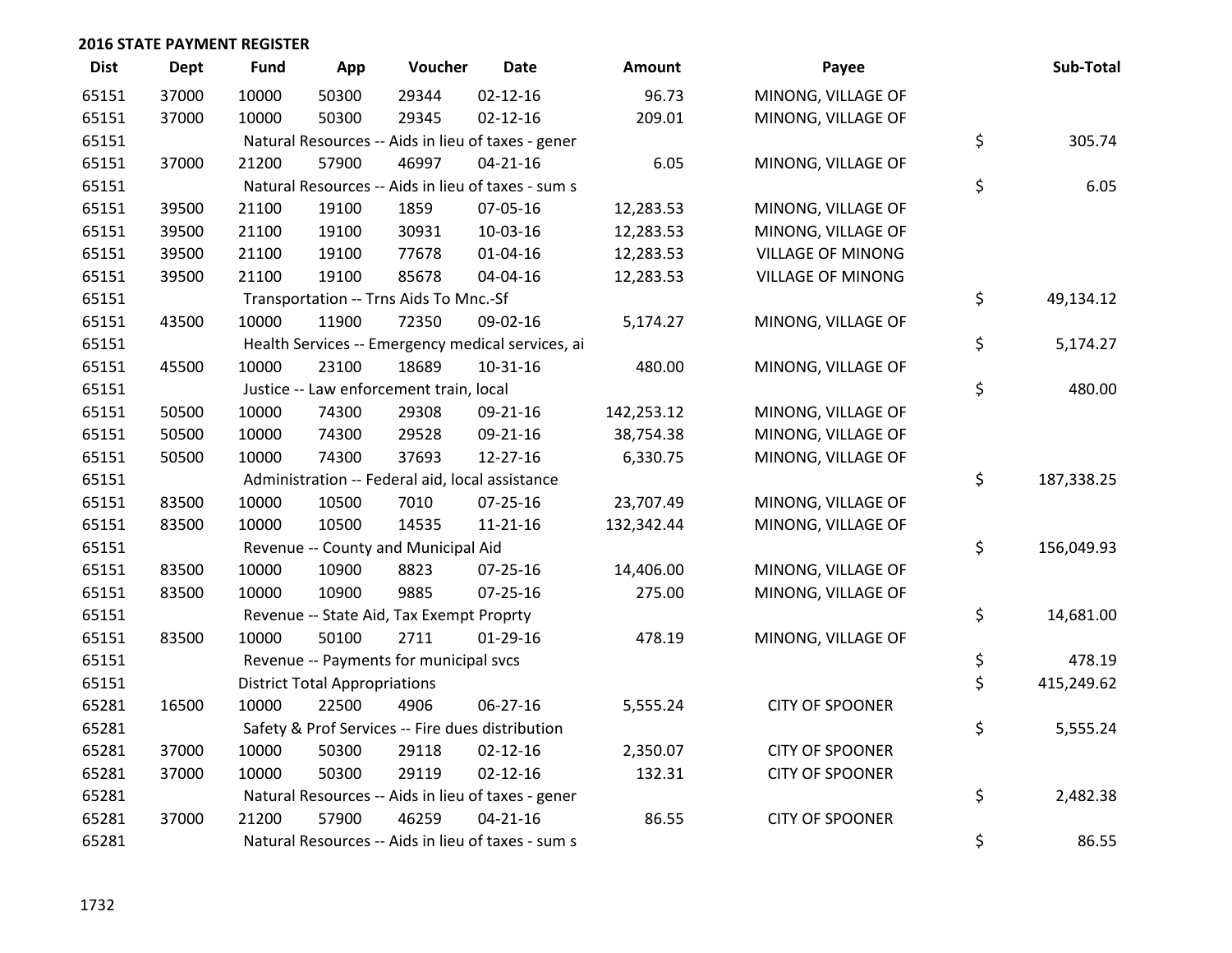| <b>Dist</b> | <b>Dept</b> | <b>Fund</b> | App                                  | Voucher                                         | <b>Date</b>                                         | Amount     | Payee                     | Sub-Total        |
|-------------|-------------|-------------|--------------------------------------|-------------------------------------------------|-----------------------------------------------------|------------|---------------------------|------------------|
| 65281       | 39500       | 21100       | 19100                                | 1860                                            | 07-05-16                                            | 44,154.19  | <b>CITY OF SPOONER</b>    |                  |
| 65281       | 39500       | 21100       | 19100                                | 30932                                           | 10-03-16                                            | 44,154.20  | <b>CITY OF SPOONER</b>    |                  |
| 65281       | 39500       | 21100       | 19100                                | 77679                                           | $01 - 04 - 16$                                      | 44,154.19  | <b>CITY OF SPOONER</b>    |                  |
| 65281       | 39500       | 21100       | 19100                                | 85679                                           | 04-04-16                                            | 44,154.19  | <b>CITY OF SPOONER</b>    |                  |
| 65281       |             |             |                                      | Transportation -- Trns Aids To Mnc.-Sf          |                                                     |            |                           | \$<br>176,616.77 |
| 65281       | 45500       | 10000       | 23100                                | 17215                                           | 10-03-16                                            | 960.00     | <b>CITY OF SPOONER</b>    |                  |
| 65281       |             |             |                                      | Justice -- Law enforcement train, local         |                                                     |            |                           | \$<br>960.00     |
| 65281       | 50500       | 10000       | 74300                                | 20176                                           | 06-02-16                                            | 154,000.00 | <b>CITY OF SPOONER</b>    |                  |
| 65281       |             |             |                                      | Administration -- Federal aid, local assistance |                                                     |            |                           | \$<br>154,000.00 |
| 65281       | 83500       | 10000       | 10500                                | 7011                                            | 07-25-16                                            | 114,774.76 | <b>CITY OF SPOONER</b>    |                  |
| 65281       | 83500       | 10000       | 10500                                | 14536                                           | $11 - 21 - 16$                                      | 395,257.16 | <b>CITY OF SPOONER</b>    |                  |
| 65281       |             |             |                                      | Revenue -- County and Municipal Aid             |                                                     |            |                           | \$<br>510,031.92 |
| 65281       | 83500       | 10000       | 10900                                | 8824                                            | 07-25-16                                            | 7,782.00   | <b>CITY OF SPOONER</b>    |                  |
| 65281       | 83500       | 10000       | 10900                                | 9886                                            | 07-25-16                                            | 763.00     | <b>CITY OF SPOONER</b>    |                  |
| 65281       |             |             |                                      | Revenue -- State Aid, Tax Exempt Proprty        |                                                     |            |                           | \$<br>8,545.00   |
| 65281       | 83500       | 10000       | 11000                                | 14536                                           | $11 - 21 - 16$                                      | 2,664.56   | <b>CITY OF SPOONER</b>    |                  |
| 65281       |             |             |                                      | Revenue -- Public Utility Distribution          |                                                     |            |                           | \$<br>2,664.56   |
| 65281       | 83500       | 10000       | 50100                                | 2712                                            | $01-29-16$                                          | 29,160.81  | <b>CITY OF SPOONER</b>    |                  |
| 65281       |             |             |                                      | Revenue -- Payments for municipal svcs          |                                                     |            |                           | \$<br>29,160.81  |
| 65281       | 83500       | 52100       | 36300                                | 3357                                            | 03-29-16                                            | 2,383.39   | <b>CITY OF SPOONER</b>    |                  |
| 65281       |             |             |                                      | Revenue -- Lottery & Gaming Credit              |                                                     |            |                           | \$<br>2,383.39   |
| 65281       |             |             | <b>District Total Appropriations</b> |                                                 |                                                     |            |                           | \$<br>892,486.62 |
| 65282       | 16500       | 10000       | 22500                                | 4907                                            | 06-27-16                                            | 5,542.02   | <b>CITY OF SHELL LAKE</b> |                  |
| 65282       |             |             |                                      |                                                 | Safety & Prof Services -- Fire dues distribution    |            |                           | \$<br>5,542.02   |
| 65282       | 37000       | 10000       | 50300                                | 30865                                           | $02 - 17 - 16$                                      | 10,933.84  | <b>CITY OF SHELL LAKE</b> |                  |
| 65282       | 37000       | 10000       | 50300                                | 46809                                           | $04 - 21 - 16$                                      | 22.60      | <b>CITY OF SHELL LAKE</b> |                  |
| 65282       |             |             |                                      |                                                 | Natural Resources -- Aids in lieu of taxes - gener  |            |                           | \$<br>10,956.44  |
| 65282       | 37000       | 21200       | 16600                                | 64131                                           | 06-20-16                                            | 19.53      | <b>CITY OF SHELL LAKE</b> |                  |
| 65282       |             |             |                                      |                                                 | Natural Resources -- Gen program ops-state funds-FR |            |                           | \$<br>19.53      |
| 65282       | 37000       | 21200       | 57100                                | 64131                                           | 06-20-16                                            | 8.78       | <b>CITY OF SHELL LAKE</b> |                  |
| 65282       |             |             |                                      |                                                 | Natural Resources -- ResAids - cnty forst, cl & mfl |            |                           | \$<br>8.78       |
| 65282       | 37000       | 21200       | 57900                                | 46808                                           | $04 - 21 - 16$                                      | 14.48      | <b>CITY OF SHELL LAKE</b> |                  |
| 65282       |             |             |                                      |                                                 | Natural Resources -- Aids in lieu of taxes - sum s  |            |                           | \$<br>14.48      |
| 65282       | 37000       | 21200       | 67800                                | 19610                                           | $01 - 11 - 16$                                      | 3,000.00   | <b>CITY OF SHELL LAKE</b> |                  |